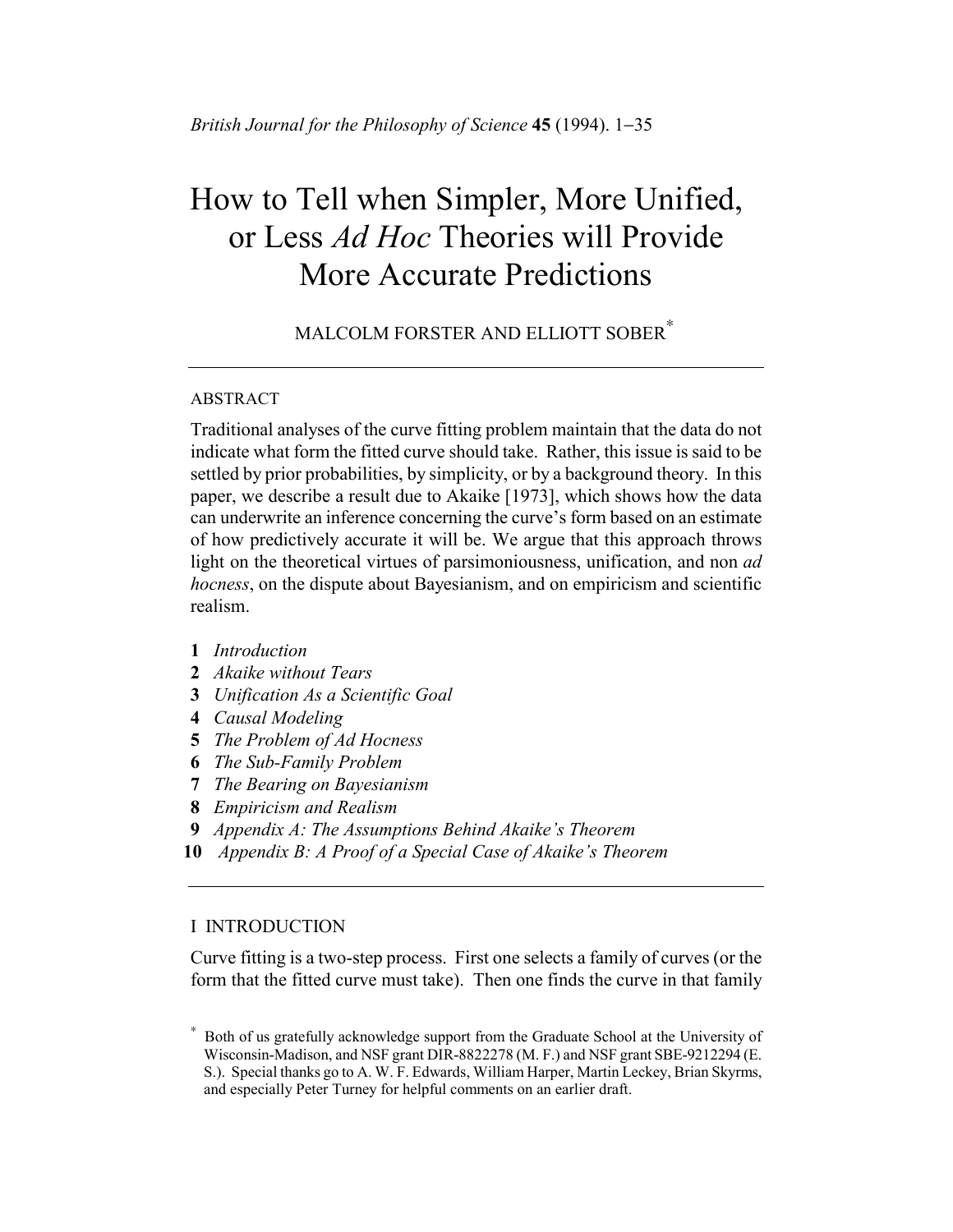(or the curve of the required form) that most accurately fits the data. These two steps are universally supposed to answer to different standards. The second step requires some measure of goodness-of-fit. The first is the context in which simplicity is said to play a role. Intrinsic to this two-step picture is the idea that these different standards can come into conflict. Maximizing simplicity usually requires sacrifice in goodness-of-fit. And perfect goodness-of-fit can usually be achieved only by selecting a complex curve.

This view of the curve fitting problem engenders two puzzles. The first concerns the nature and justification of simplicity. What makes one curve simpler than another and why should the simplicity of a curve have any relevance to our opinions about which curves are true? The second concerns the relation of simplicity and goodness-of-fit. When these two *desiderata* conflict, how is a trade-off to be effected? A host of serious and inventive philosophical proposals notwithstanding, both these questions remain unanswered.

If it could be shown that a single criterion for selecting a curve gives due weight to both simplicity and goodness-of-fit, then the two problems mentioned above for traditional analyses of the curve fitting problem would fall into place. It would become clear why simplicity matters (and how it should be measured). In addition, simplicity and goodness-of-fit would be rendered commensurable by representing each in a common currency. In what follows we describe a result in statistics, stemming from the work of Akaike [1973], [1974], which provides this sort of unified treatment of the problem, in which simplicity and goodness-of-fit are both shown to contribute to a curve's expected accuracy in making predictions. $<sup>1</sup>$ </sup>

## 2 AKAIKE WITHOUT TEARS

In this section, we present the basic concepts that are needed to formulate the curve-fitting problem and to solve it. To begin with, we need to describe the kinds of *hypotheses* that curves represent and the relationship of those curves to the *data* we have available. A 'deterministic' curve is a line in the  $X/Y$  plane; it represents a function, which maps values of *X* (the independent variable) onto unique values of  $Y$  (the dependent variable).<sup>2</sup> For example, Figure 1 depicts two such curves; each says that *Y* is a *linear* function of *X*. Each of these curves may

2 The idea that there is just one independent variable is a simplifying assumption adopted for ease of exposition. The results we will describe generalize to any number of independent variables.

<sup>&</sup>lt;sup>1</sup> There is a growing technical literature on the subject. Linhart & Zucchini [1986] surveys the earlier work of statisticians. Researchers in computer science have used the concept of 'shortest data descriptions' to warrant the trade-off between simplicity and goodness of fit. See Rissanen [1978], [1989], or more recently, Wallace and Freeman [1992]. While there are criteria in the literature that are quantitatively different from Akaike's, there is a measure of agreement in the way they define simplicity and goodness-of-fit. We have focused on Akaikeís seminal work because he motivates his criterion in a *general* and *perspicuous*  manner.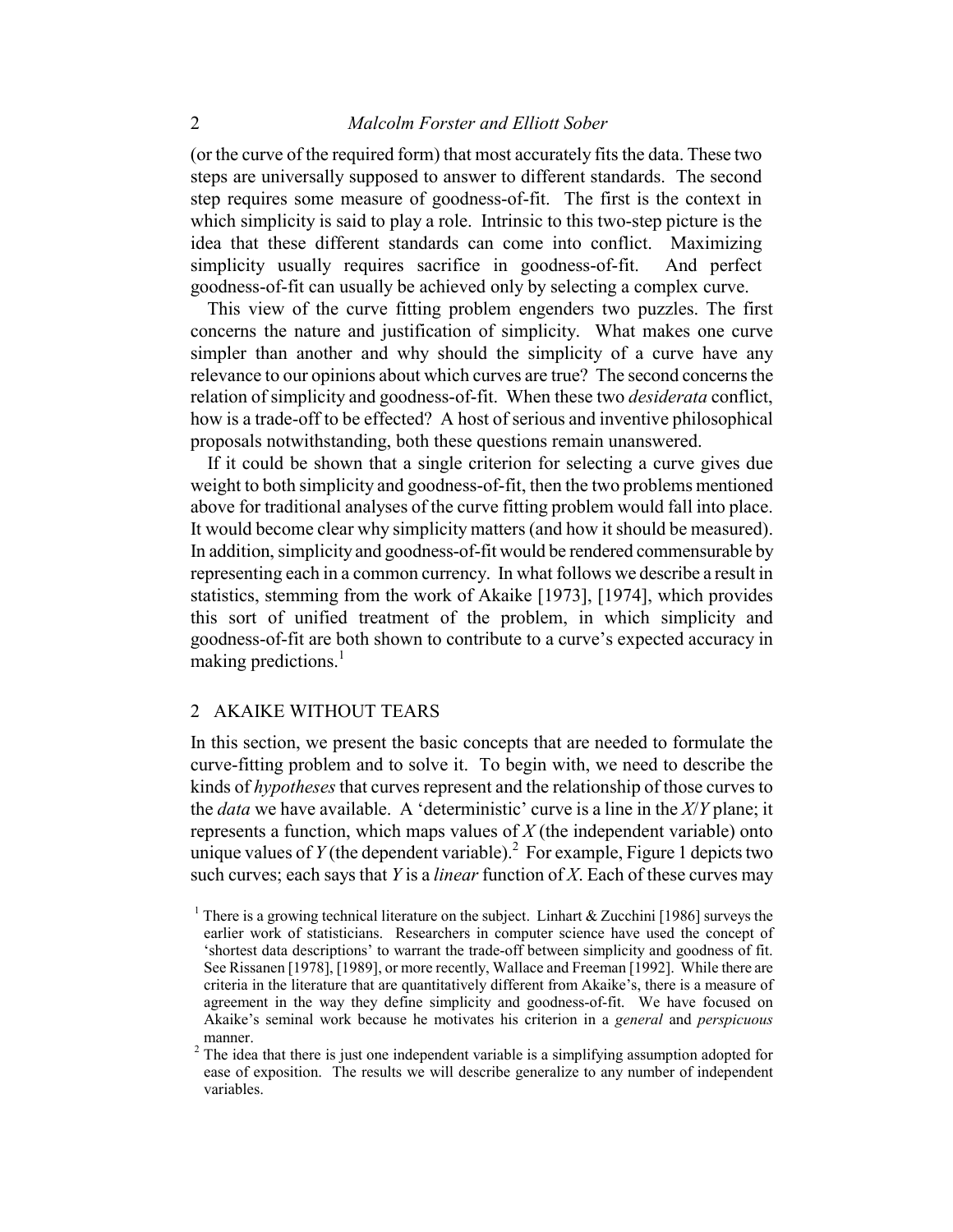be obtained by fixing the values of the parameters  $\alpha_0$  and  $\alpha_1$  in the following equation:

$$
Y = \alpha_0 + \alpha_1 X.
$$

The two curves in Figure 1 are equally simple, we might say, because each is a straight line and each is obtained from a functional form in which there are just two adjustable parameters. These two curves belong to a *family* of curves namely, the set of all straight lines. We will be talking about both *specific*  curves and *families* of curves in what follows, so it will be important to keep the distinction between them in mind. In fact, it will turn out that there is no need to define the simplicity of a specific curve; all that is needed is the notion of the simplicity of a *family* of curves, and this Akaike's approach provides.





Suppose the true specific curve *determined* the outcomes of the observations we make. Then, if Curve 1 were true, the set of data points we obtain would have to fall on a straight line (i.e., on the straight line depicted by Curve 1 itself). But we will suppose that the observation process involves *error*. Even if Curve 1 were true, it is nonetheless quite possible that the data we obtain will not fall exactly on that curve. It may be impossible to say when any particular data point will fall above or below the true curve - only that it should 'tend' to be close. To represent this possibility of error, we associate a probability distribution with each curve. This distribution tells us how probable it is that the *Y*-value we observe for a given  $X$ -value will be 'close' to the curve. The most probable outcome is to obtain a *Y*-value that falls exactly on the true curve. Locations that are further off the curve have lower probabilities (symmetrically above and below) of being what we observe.

To make this idea concrete, suppose that we are interested in plotting the location of a planet as it moves across the sky. In this case, the *X*-axis represents time and the *Y*-axis represents location. The true curve is the actual, unique trajectory of the planet. But our observation of the planet's motion is subject to error. Even if Curve 1 in Figure 1 describes the planet's true trajectory, it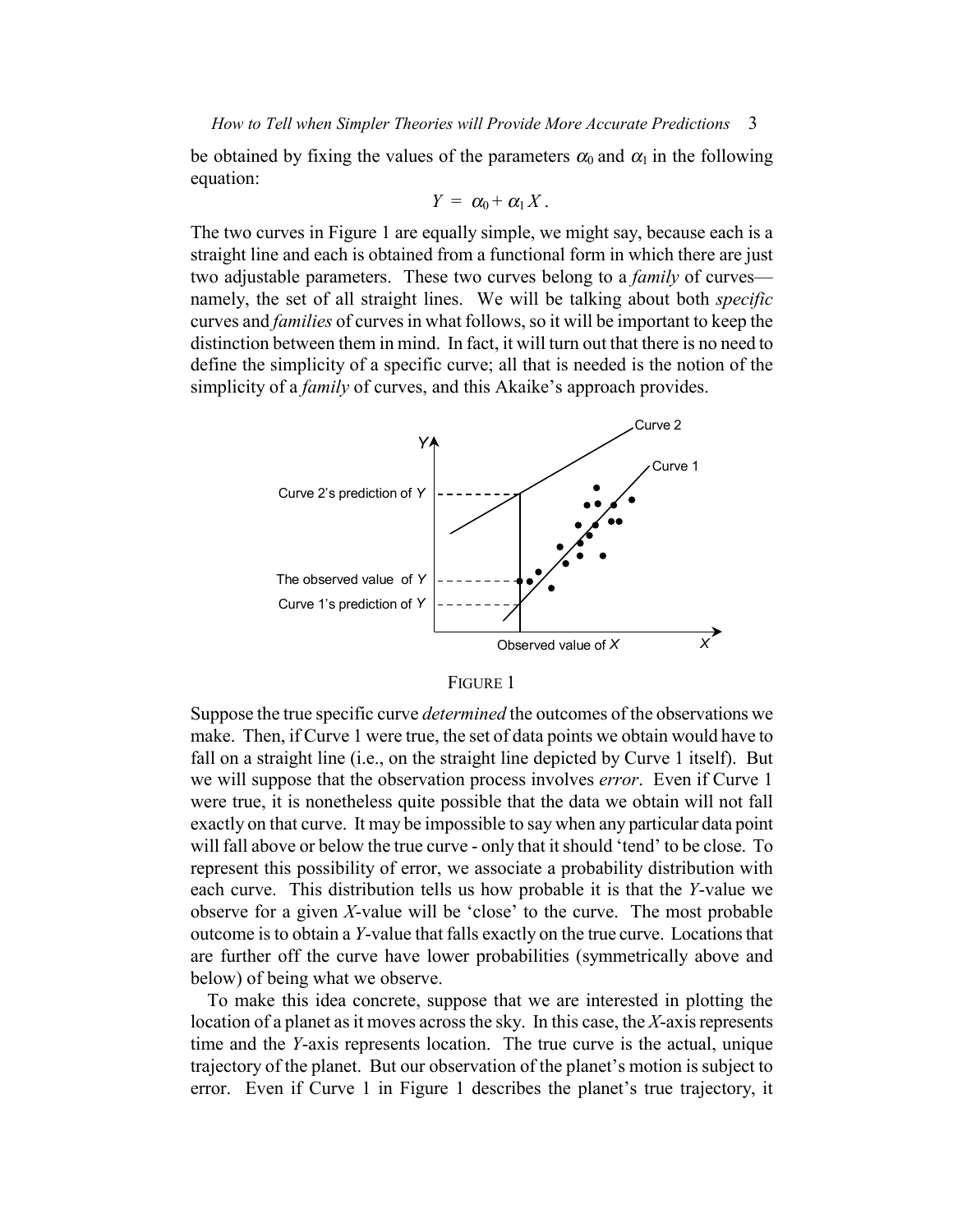nonetheless is possible that we should obtain data that fail to fall exactly on that curve.

So there are two factors that influence the observations we make. There is the planet's actual trajectory; and there is the process of observation, which is subject to error. If the planet's trajectory is a straight line, we can combine these two influences into a single expression:

$$
Y = \alpha_0 + \alpha_1 X + \sigma U.
$$

The last addend represents the influence of error. Here, of course, *Y* doesn't represent the planet's *actual* location, but represents its *apparent* location.<sup>3</sup>

Now consider the data points depicted in Figure 1. If Curve 1 were true, it is possible that we should obtain the data before us. But the same is true of Curve 2; if it were true, it also could have generated the data at hand. Although this is a similarity between the two curves, there nonetheless is a difference: the probability of obtaining the data, if Curve 1 is true, exceeds the probability of obtaining the data, if Curve 2 were true:  $p(\text{Data/Curve 1}) > p(\text{Data/Curve 2}).$ <sup>4</sup> Statisticians use the technical term *likelihood* to describe this difference; they would say that Curve 1 is more likely than Curve 2, given the data displayed. It is important to note that the likelihood of a hypothesis is not the same thing as its probability; don't confuse  $p(Data/Curve 1)$  with  $p(Curve 1/Data)$ .

In a sense, Curve 1 fits the data better than Curve 2 does. The standard way to measure this goodness-of-fit is by a curve's *sum of squares* (SOS). As depicted in Figure 1, we compute the difference between the *Y*-value of a data point and the *Y*-value on the curve directly above or below it. We square this difference and then sum the same squared differences for each data point. Curve 1 has a lower SOS value than Curve 2, relative to the data in Figure 1. Comparing SOS values is a way to compare likelihoods. Notice that if we were to increase the number of data points, the SOS values for both curves would almost certainly go  $up.<sup>5</sup>$ 

We can use the concept of SOS to reformulate the curve-fitting problem. Given a set of data, how are we to decide which curve is most plausible? If minimizing the SOS value were our sole criterion, we would almost always prefer bumpier curves over smoother ones. Even though Curve 1 is rather close to the data depicted in Figure 1, we could draw a more complex curve that

<sup>&</sup>lt;sup>3</sup> Alternatively, the error term can be given a physical, instead of an epistemological, interpretation, if one wishes to represent the idea that nature itself is stochastic. In that case, *Y*  would represent the planet's '*mean*' position. This difference in interpretation will not affect our subsequent discussion.<br><sup>4</sup> When random variables are continuous, the likelihood is defined in terms of probability

*densities* rather than probabilities. A lower case *p* is a probability density, while the upper case *P* is reserved for probabilities.<br><sup>5</sup> The SOS value for a curve can't go down as the data set is enlarged; it would stay the same, if,

improbably enough, the new data points fell exactly on the curve. Also note that a curve's likelihood will decline as the data set is enlarged, even if the new points fall exactly on the curve.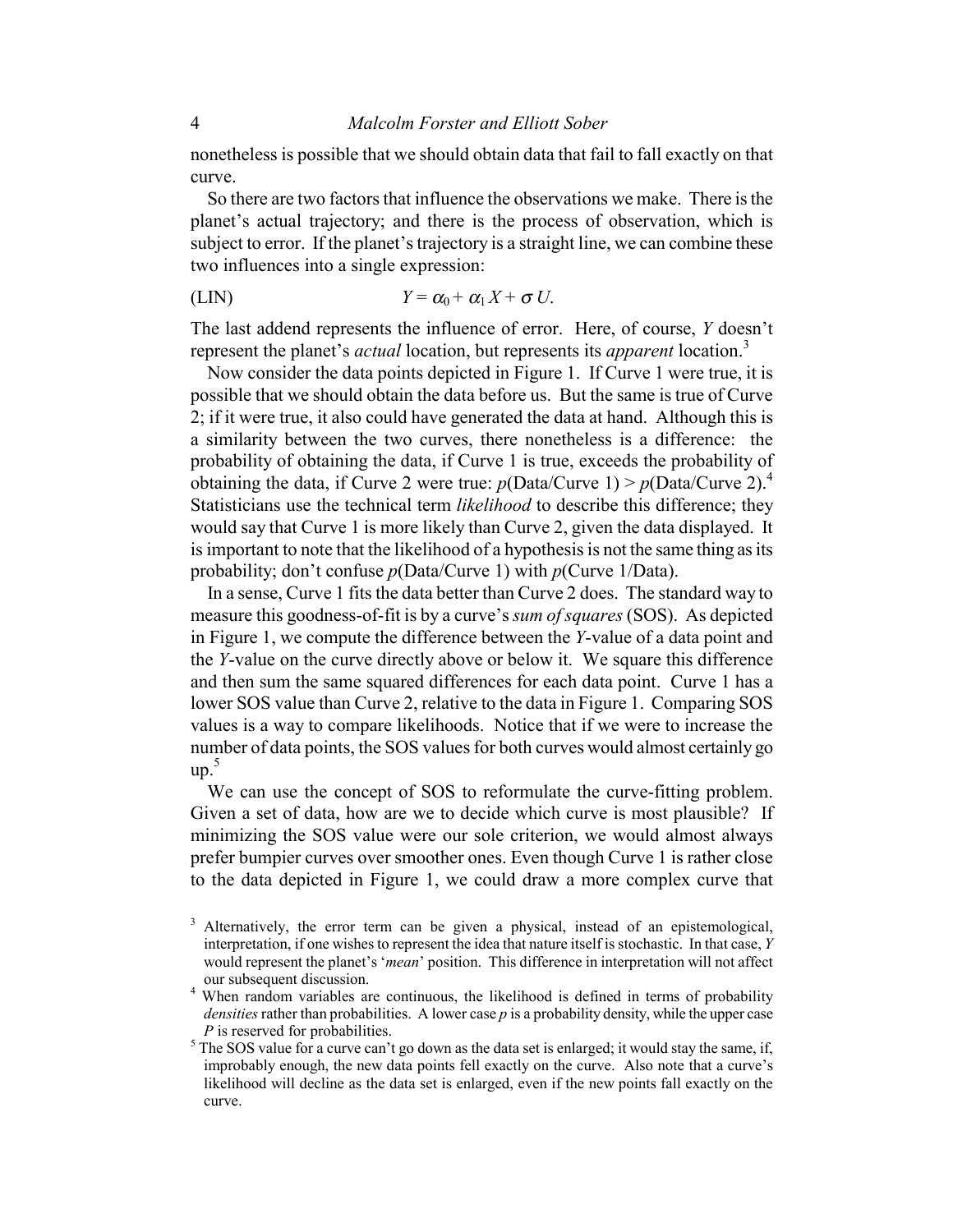passes exactly through those data points. The practice of science is to not do this. Even though a hypothesis with more adjustable parameters would fit the data better, scientists seem to be willing to sacrifice goodness-of-fit if there is a compensating gain in simplicity. The problem is to understand the rationale behind this behavior. Aesthetics to one side, the fundamental issue is to understand what simplicity has to do with truth.

The universal reaction to this problem among philosophers has been to think that the only thing the data tell you about the problem at hand is given by the SOS values. The universal refrain is that ëif we proceed just on the basis of the data, we will choose a curve that passes exactly through the data points. This interpretation means that giving weight to simplicity involves an *extra*empirical consideration. We thereby permit considerations to influence us *other* than the data at hand. Giving weight to simplicity thus seems to embody a kind of *rationalism*; a consistent empiricist must always opt for bumpy curves over smooth ones.

The elementary framework developed so far allows us to show that this standard reaction is misguided. Let us suppose that the curve in Figure 2 is true. Now consider the data that this true curve will generate. Since we assume that observation is subject to error, it is overwhelmingly probable that the data we obtain will not fall exactly on that true curve. An example of such a data set, obtained from the true curve, also is depicted in Figure 2. Now suppose we draw a curve that passes exactly through those data points. Since the data points do not fall exactly on the true curve, such a best-fitting curve will be *false*. If we think of the true curve as the 'signal' and the deviation from the true curve generated by errors of observation as 'noise,' then fitting the data perfectly involves confusing the noise with the signal. It is overwhelmingly probable that any curve that fits the data perfectly is false.

Of course, this negative remark does not provide a recipe for disentangling signal from noise. We know that any curve with perfect fit is probably false, but this does not tell us which curve we should regard as true. What we would like is a method for separating the 'trends' in the data from the random deviations from those trends generated by error. A solution to the curve fitting problem will provide a method of this sort.



FIGURE 2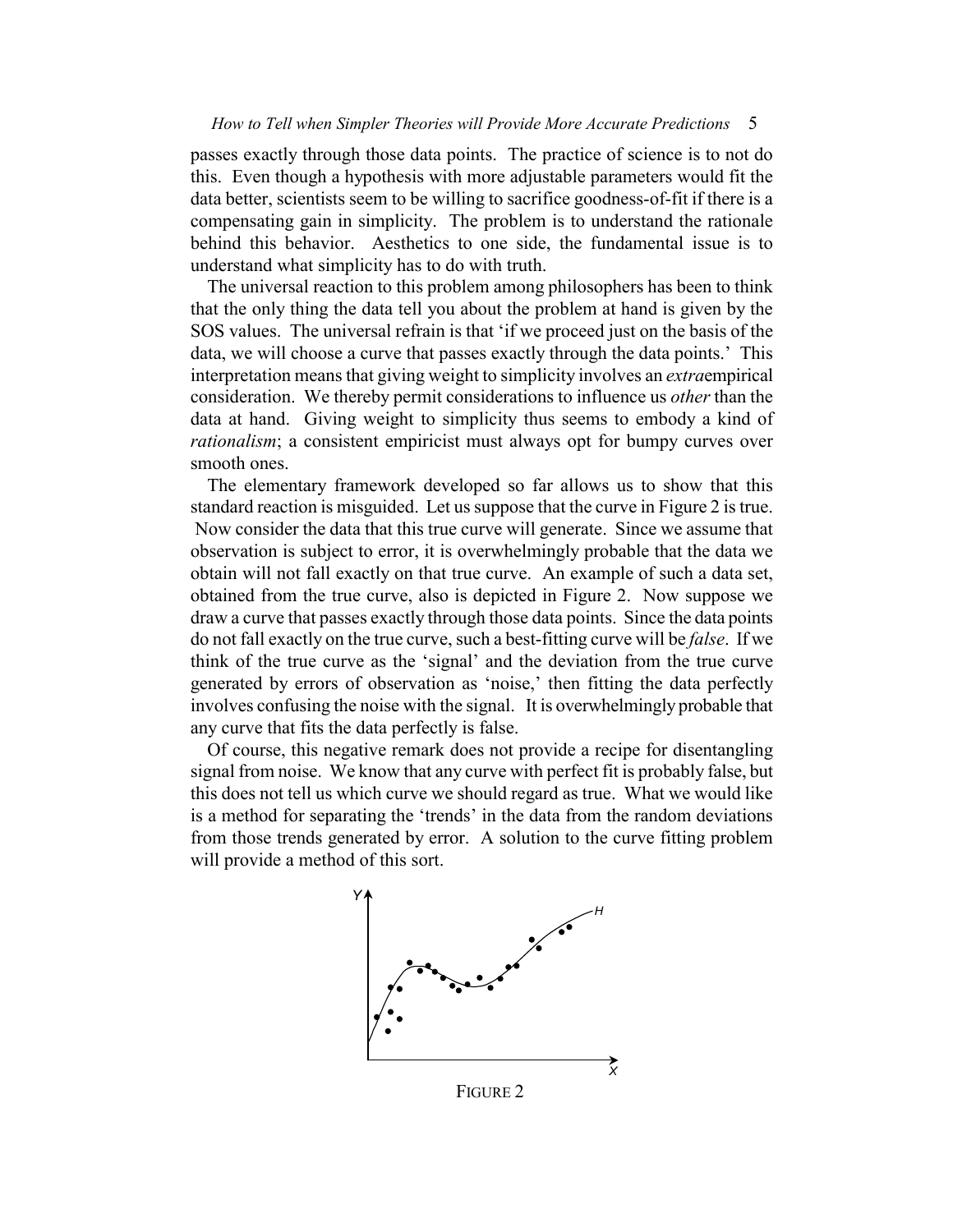To explain Akaike's proposal, we need to introduce a precise definition of how successful a curve is in identifying the trend behind the data. In addition to talking about a curve's distance from a particular data set, we need a way to measure a curve's distance from the true curve. A constraint on this new concept is already before us: a curve that is maximally close to the data (because it passes exactly through all the data points) is probably not going to be maximally close to the truth. Closeness to the truth is different from closeness to the data. How should the concept of closeness to the truth be defined?

Let us suppose that Curve 1 in Figure 1 is true. We want a way to measure how close Curve 2 is to this true curve. Curve 1 has generated the data set displayed in the figure, and we can use the SOS measure to describe how close Curve 2 is to these data points. The idea is to define the distance of Curve 2 from Curve 1 in terms of the *average* distance of Curve 2 from the data *generated by* Curve 1. So, imagine that Curve 1 generates new data sets, and each time we measure the distance of Curve 2 from the generated data set. We repeat this procedure indefinitely, and we compute the *average* distance that Curve 2 has with respect to data sets generated by the true Curve 1. Remember that this average is computed over the space of *possible* data sets, rather than actual data sets. $6$  This allows us to define distance from the truth as follows:

*Distance from the true curve (T) of curve C* =  $^{df}$ 

Average[SOS of *C*, relative to data set *D* generated by *T*] −

Average[SOS of *T*, relative to data set *D* generated by *T*].

First, note that the distance from the true curve is relative to the process of data generation; it depends on the method of generating the array of *X-*values whose associated *Y*-values the curves are asked to predict.<sup>7</sup> Second, note that the true curve,  $T$ , is the curve that is closest to the truth (its distance from the truth is 0) according to this definition. However, the average SOS value of the true curve *T*, relative to the data sets that *T* generates, is *non*zero. This is because of the role of error; on average, even the true curve won't fit the data perfectly.

We now define the concept of distance from the truth for *families* of curves. The above definition defines what it means for Curve 2 to be a certain distance from the true curve. But what would it mean to describe how close to the true curve the family of straight lines (LIN) is? Here's the idea: Let's think of *two* data sets,  $D_1$  and  $D_2$ , each generated by the true curve *T*. First, we find the specific curve within the family that fits  $D_1$  best. Then we compute the SOS of that curve relative to the second data set  $D_2$ . Imagine carrying out this procedure

<sup>6</sup> Statisticians mark this distinction by using the term *'expected* value' rather than '*average* value.' We have chosen not to do this because the psychological connotations of the word 'expected' may mislead some readers.

 $\frac{7}{7}$  The *X*-arrays for the predicted data do not have to be the same as the *X*-array for the actual data, but both must be generated by the *same* stochastic process.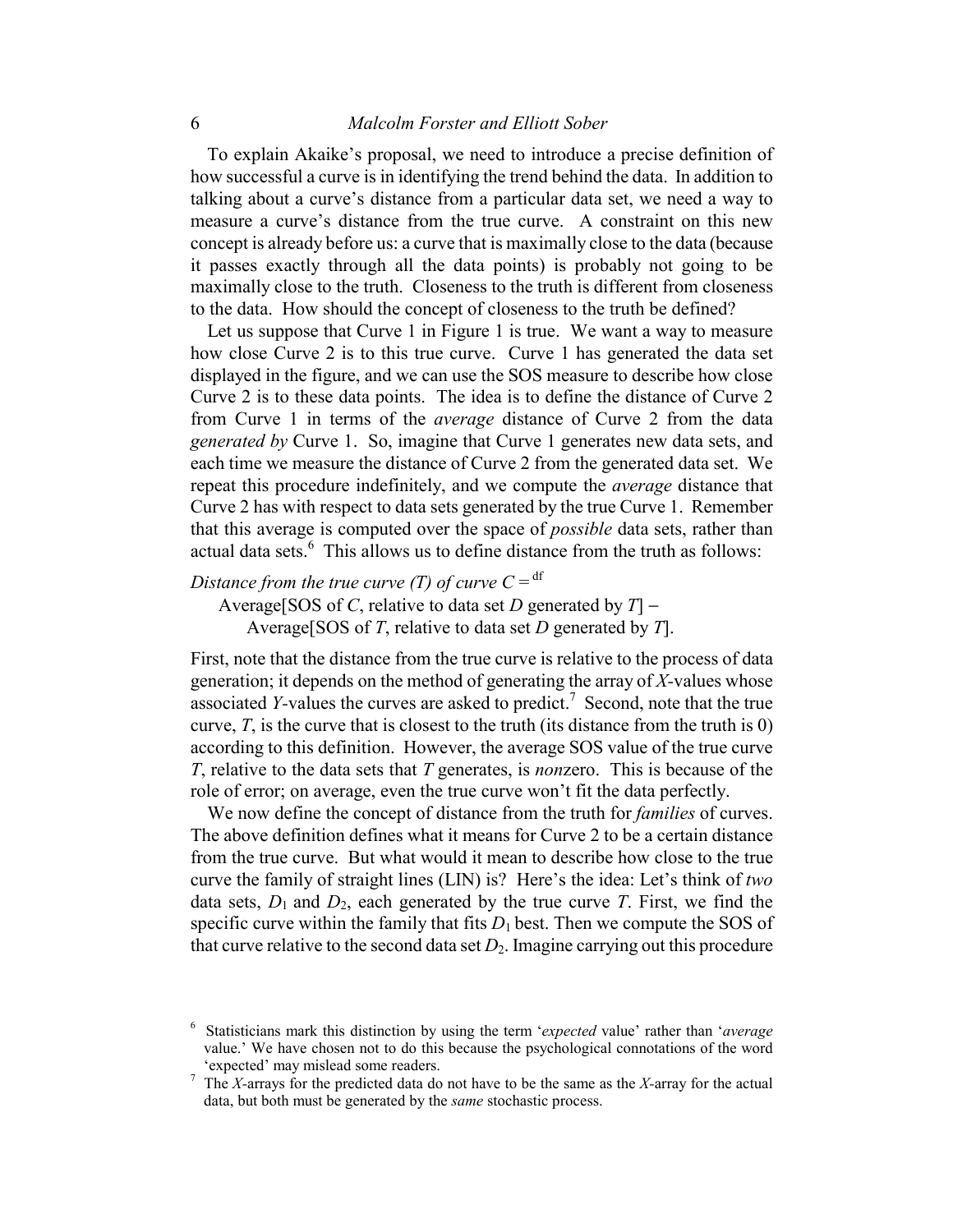again and again for different pairs of data sets. The average SOS obtained in this way is the family's distance from the truth:

*Distance from the true curve (T) of family*  $F =$ <sup>df</sup>

Average[SOS of  $L_1(F)$ , relative to data set  $D_2$  generated by  $T$ ] –

Average[SOS of *T*, relative to data set  $D_2$  generated by *T*].

Here  $L_1(F)$  is the best fitting ('likeliest') member of the family F, relative to data set  $D_1$ .<sup>8</sup>

Our definition of a family's distance from the truth is intended to measure how accurate the predictions will be that the best fitting curve in a family generates. Consider the family of straight lines (LIN) and the data displayed in Figure 1. How close is the family (LIN) to the truth? We can imagine finding the straight line that best fits the data at hand. The question we'd like to answer is how accurately *that particular straight line* will predict new data. The average distance from the truth of best fitting curves selected from that family is the distance of the family from the truth:

Distance from the true curve  $(T)$  of family  $F =$ 

Average[Distance of best fitting curves in *F* from the truth *T*].

Our interest in the distance of families from the truth stems from this equality. Families are of interest because they are *instruments of prediction*; they make predictions by providing us with a specific curve–viz. the curve in the family that best fits the data.<sup>9</sup>

If the true curve is in fact a straight line, (LIN) will of course be very close to the truth (though the distance will be nonzero).<sup>10</sup> But if the truth is highly nonlinear, (LIN) will perform poorly as a device for predicting new data from old data. Let us move to a more complicated family of curves and ask the same questions. Consider (PAR), the family of parabolic equations:

(PAR)  $Y = \beta_0 + \beta_1 X + \beta_2 X^2 + \sigma U$ .

Specific parabolas will be  $\cup$ -shaped or  $\cap$ -shaped curves. Notice that (LIN) is a subset of (PAR). If the true specific curve is in (LIN), it also will be in (PAR). However, the converse relation does not hold.

So if (LIN) is true, so is (PAR) (but not conversely). This may lead one to

 $8$  The definition of distance from the truth of a specific curve C is a special case of the definition for a family of curves F. A family is a set of curves; when a family contains just one curve, its best fitting member is just that curve itself.

 $9<sup>9</sup>$  In the kinds of example we consider, there will be a unique curve in a family that fits the data

best when the number of data points exceeds the number of adjustable parameters.<br><sup>10</sup> A family can be literally true (by including the true curve) and still have a non-zero distance from the truth because other curves in the family (including *L*(*F*)) will be closer than the true curve to the *actual* data.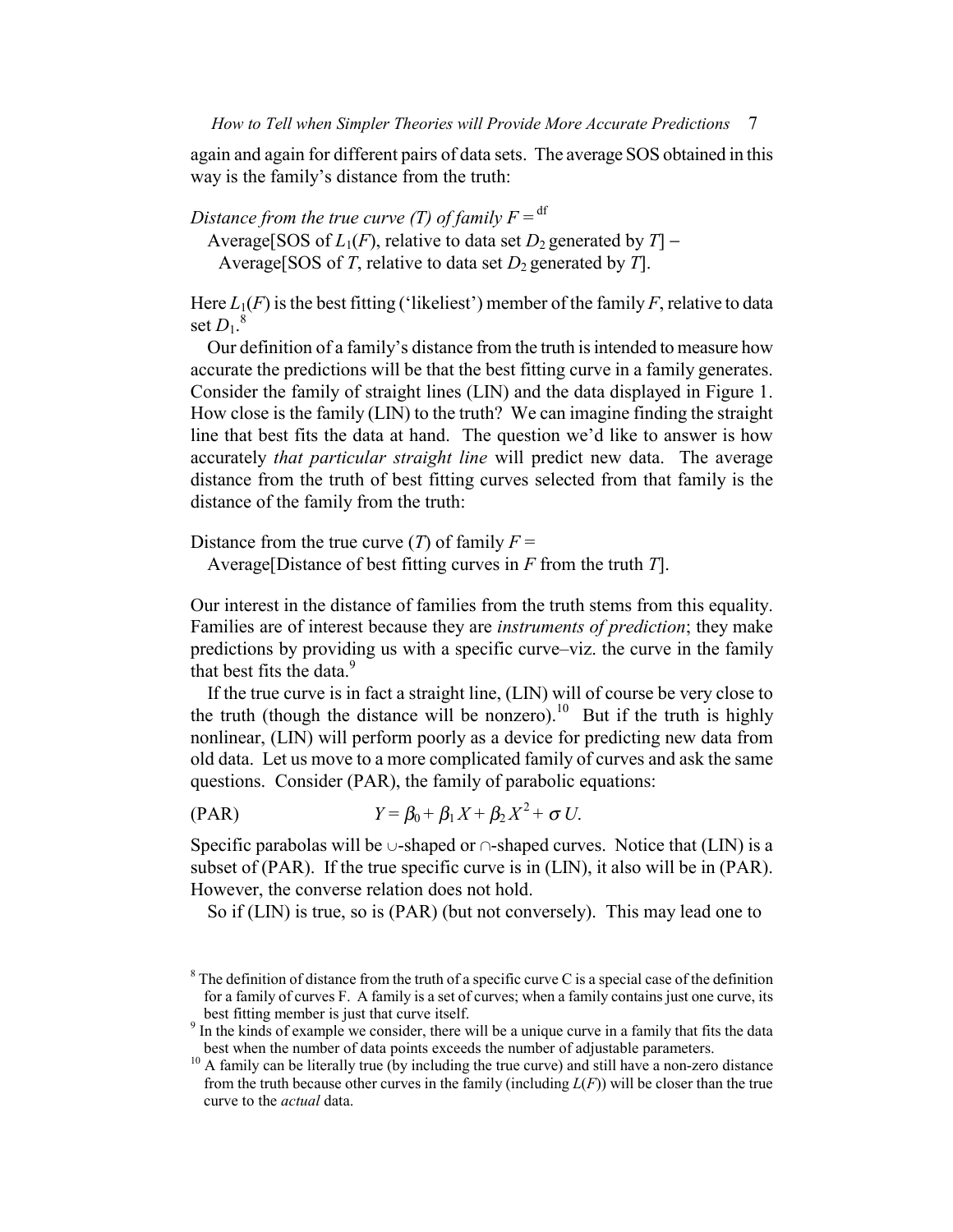expect that PAR must be at least as close to the truth as (LIN) is. However, *this is not so*! Let's suppose that the true curve is, in fact, a straight line. This will generate sets of data points that mostly fail to fall on a straight line. Fitting a straight line to one set of data points will provide more accurate predictions about new data than will fitting a parabolic curve to that set. To be sure, for each data set, the best fitting parabola will be *closer to the data* than the best fitting straight line. But this leaves open how well these two curves will predict *new* data. (LIN) will be closer to the truth (in the sense defined) than (PAR) is, if the truth is a straight line.

Curves that fit a given data set perfectly will usually be false; they will perform poorly when they are asked to make predictions about *new* data sets. Perfectly fitting curves are said to *'overfit'* the data. This fact about specific curves is reflected in our definition of what it means for a family to be close to the truth. If (LIN) is closer to the truth than (PAR) is, then a straight line hypothesis fitted to one data set will do a better job of predicting new data than a parabolic curve fitted to the same data, at least on average. In this case, the more complex family is disadvantaged by the greater tendency of its best fitting case, *L*(PAR), to overfit the data.

The definitions just given of closeness to the truth do not show how that quantity is epistemologically accessible. To apply these definitions and compute how close to the truth a curve *C* (or a family *F*) is, one must know what the truth (*T*) is. Nonetheless we can use the concept of closeness to the truth to reformulate the curve-fitting problem and to provide it with a solution.

All families with at least one free parameter are able to reduce their least SOS by fitting to *random fluctuations* in the data. This is true of low dimensional families as well, though to a lesser degree. For example, the data in Figure 1 were generated by a straight line, but random fluctuations in the data enable a parabola to fit it better than *any* straight line. This shows that the phenomenon of overfitting is ubiquitous.<sup>11</sup> Thus, there are two reasons why the least SOS goes down as we move from lower to higher dimensional families: (a) Larger families generally contain curves closer to the truth than smaller families. (b) *Overfitting*: The higher the number of adjustable parameters, the more prone the family is to fit to noise in the data. Our promised reformulation of the curve fitting problem is this: We want to favour larger families if the least SOS goes down because of factor (a), but not if its decline is largely due to (b). If only we could correct the SOS value for overfitting, then the *corrected* SOS value would be an unbiased indication of what we are interested in—viz. the distance from the true curve.

 $11$ . This is the same overfitting problem that plagues general purpose learning devices like neural networks. Moody [1992] and Murata *et al*. [1992] are working on generalizing the Akaike framework to apply to artificial neural networks. See Forster [1992b] for further details. It is interesting that there is such a fundamental connection between neural learning and the philosophy of science (Churchland [1989]).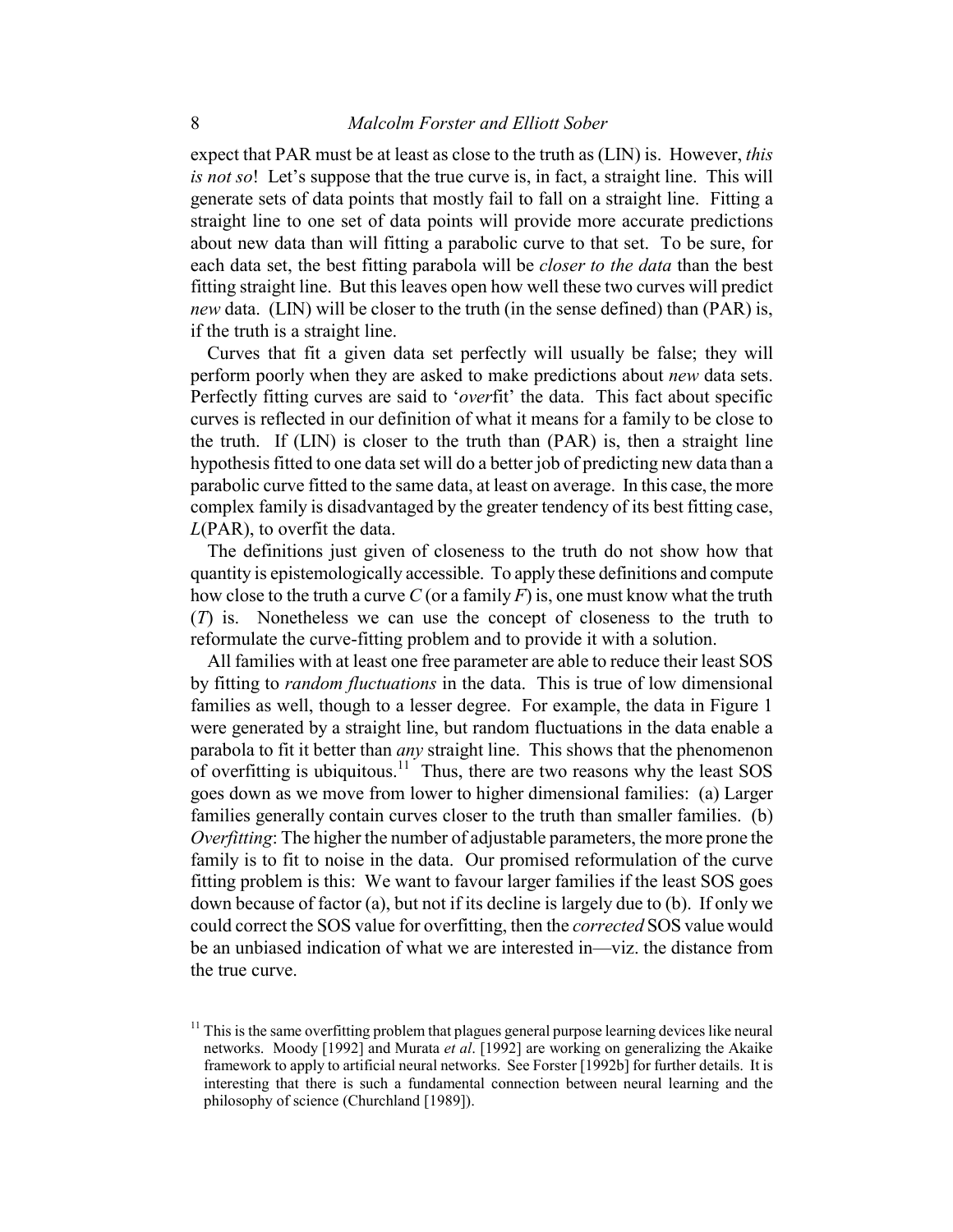At this point, we will simply state *Akaike's theorem*, without attempting to work through the mathematical argument that establishes its correctness. (See the Appendix A for a non-technical explanation of the assumptions needed, and Appendix B for the proof of the theorem in a special case. The most thorough, and accessible, technical treatment is found in Sakamoto *et al*.[1986].) Akaike [1973] discovered a way of estimating the size of the overfitting factor. The procedure is fallible, of course, but it has the mathematical property of providing an *unbiased* estimate<sup>12</sup> of the comparative distances of different families from the truth under favourable conditions (see Appendix A). The amazing thing about Akaike's result is that it renders closeness to the truth epistemologically accessible; the estimate turns on facts that we can readily ascertain from the family itself and from the single data set we have before us:

> Estimated<sup>[</sup>(Distance from the truth of family  $F$ ) =  $\frac{1}{\text{SOS}}[L(F)] + 2k\sigma^2 + \text{Constant}.$

 $L(F)$  is the member of the family that fits the data best,  $k$  is the number of adjustable parameters that the family contains, and  $\sigma^2$  is the variance (degree of spread) of the distribution of errors around the true curve. The last term on the right hand side is common to all families, and so it drops out in comparative judgments.

The first term on the right hand side,  $SOS[L(F)]$ , is what we have been calling the *least* SOS for the family. It represents what empiricists have traditionally taken to exhaust the testimony of evidence. The second term corrects for the average degree of overfitting for the family. Since overfitting has the effect of reducing the SOS, any correction should be positive. That this correction is proportional to  $k$ , the number of adjustable parameters,<sup>13</sup> reflects the intuition that overfitting will increase as we include more curves that are able to mould themselves to noise in the data. That the expected degree of overfitting also is proportional to  $\sigma^2$  is plausible as well - the bigger the error deviations from the true curve, the greater the potential for misleading fluctuations in the data. Also note that if there is no error ( $\sigma^2 = 0$ ), then the estimate for the distance from the truth reduces to the least SOS value. The postulation of error is essential if

 $12$  'Unbiased' means that its *average* performance will center on the true value of the quantity being estimated. Note that an unbiased estimator can have a wide or narrow *variance*, which measures how much the estimate 'bounces around' on average. Unbiasedness is only one desideratum for 'good' estimators.

<sup>&</sup>lt;sup>13</sup> In our running example, (LIN) contains two adjustable parameters and (PAR) contains three. The number of adjustable parameters is not a merely linguistic feature of the way a family is represented. For example,  $Y = \alpha + \beta X + \gamma X$  is one way of representing (LIN), but *k* is still 2, because there is a *reparameterization* (*viz*.  $\alpha' = \alpha$ ,  $\beta' = (\beta + \gamma)$ , and  $\gamma' = (\beta - \gamma)$ ) such that  $Y = \gamma$  $\alpha' + \beta' X$ . In contrast, the dimension of the family  $Y = \alpha + \beta X + \gamma Z$  is 3 because there is no such reparameterization.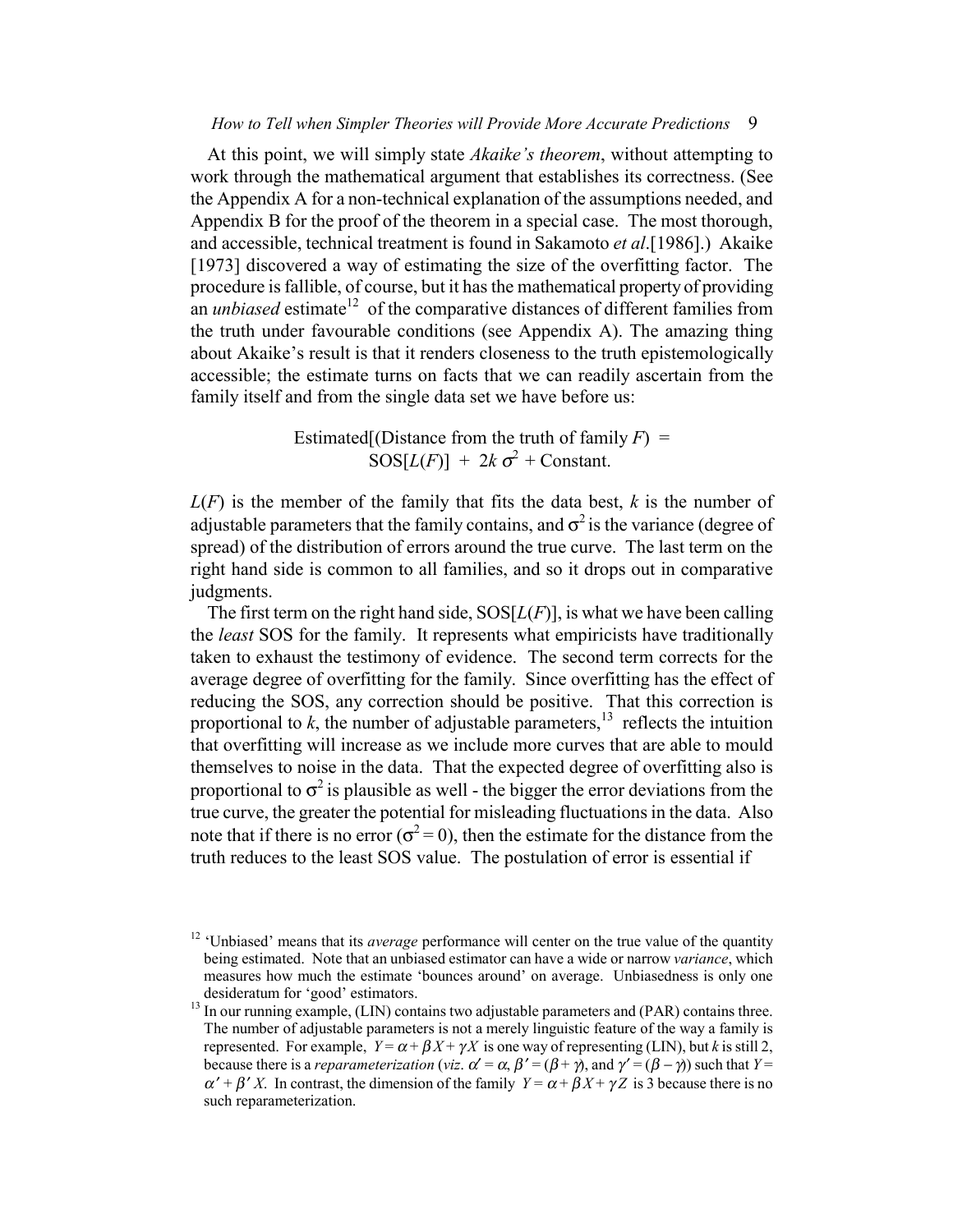simplicity (as measured by  $k$ ) is to be relevant to our estimates concerning what is true. $14$ 

We will use the term 'predictive accuracy' to describe how close to the truth a curve or family is. 'Accuracy' is a synonym for 'closeness to the truth', while the term 'predictive' serves to remind the reader that the concept is relativized to the process by which the true curve generates new data. Instead of using SOS as a measure of distance, we use the log of the likelihood to measure closeness to the data (the greater the log-likelihood, the smaller the distance from the data). Thus, we define the predictive accuracy of a curve *C*, denoted by *A*(curve *C*), as the average log-likelihood of *C* per datum. The predictive accuracy of a family *F* is the average predictive accuracy of its best fitting curves.<sup>15</sup> This leads to a more general statement of Akaike's Theorem, since the log-likelihood applies to cases, like coin tossing examples, in which the SOS value is not defined. Recalling the connection between the low SOS value of a specific curve and its high likelihood, the general statement of Akaike's theorem is as follows:

*Akaike's Theorem*: Estimated[ $A$ (family  $F$ )] = (1/*N*) [log-likelihood( $L(F)$ ) −  $k$ ],

where  $N$  is the number of data points.<sup>16</sup> We no longer need to assume that the error variance,  $\sigma^2$ , is known, for the error variance may be treated as another adjustable parameter.<sup>17</sup>

Estimate[ $A$ (Family F')] = - (1/2)log[SOS( $B$ (*F*))/*N*] –  $k^{\prime}/N$  + constant,

where *F'* is the higher dimensional family obtained from *F* by making  $\sigma^2$  adjustable. Here,  $SOS(B(F))$  is the least SOS for the original family *F*, and *k'* is the dimension of the final family. For LIN and PAR,  $k' = k + 1$ .

 $14$  We regard the total absence of error as radically implausible. Even if nature were completely deterministic, there still would be *observational* errors. And even then, there still would be lawless deviations from *any* 'curve' that limits itself to an impoverished stock of independent variables. For example, it may be that the temperature at a particular place and time is determined. A curve that *truly* captures the dependence of temperature on the time of day and time of year will not predict the temperature *exactly* because there are other relevant factors. The data will *behave* as randomly *as if* the world were indeterministic. From an *epistemological* point of view, this is all that matters. Forster [1988b] and Harper [1989] examine the role of this third kind of error (arising from the action of other variables) in the

<sup>&</sup>lt;sup>15</sup> This average is computed as follows: Take a data set  $D_1$  generated by the true curve *T*, and <sup>15</sup> note the *predictive accuracy* of the best curve  $L_1(F)$  in F relative to  $D_1$ . Imagine that this procedure is repeated with new data sets  $D_2$ ,  $D_3$ , ..., each time noting the predictive values of the curves  $L_2(F)$ ,  $L_3(F)$ , ... Now take the average of all these values.

<sup>&</sup>lt;sup>16</sup> The factor  $(1/N)$  arises from the fact that we prefer to define accuracy as the average *per datum* <sup>16</sup> log-likelihood, so that the accuracy of a hypothesis does not change when we consider the prediction of data sets of different sizes.

prediction of data sets of different sizes. 17 When σ2 is treated as unknown, a curve (*by itself*) no longer confers a *probability* on the data. Literally speaking, a curve is a *family* of probability distributions—one for each numerical value of  $\sigma^2$ . From now on we will understand a 'curve' to be associated with some specific numerical value of  $\sigma^2$ . Also note that Akaike's estimate of predictive accuracy of a family of 'curves' in which  $\sigma^2$  is a free parameter is related to the least SOS value for the family by a different formula (Sakamoto *et al.* [1986], p.170):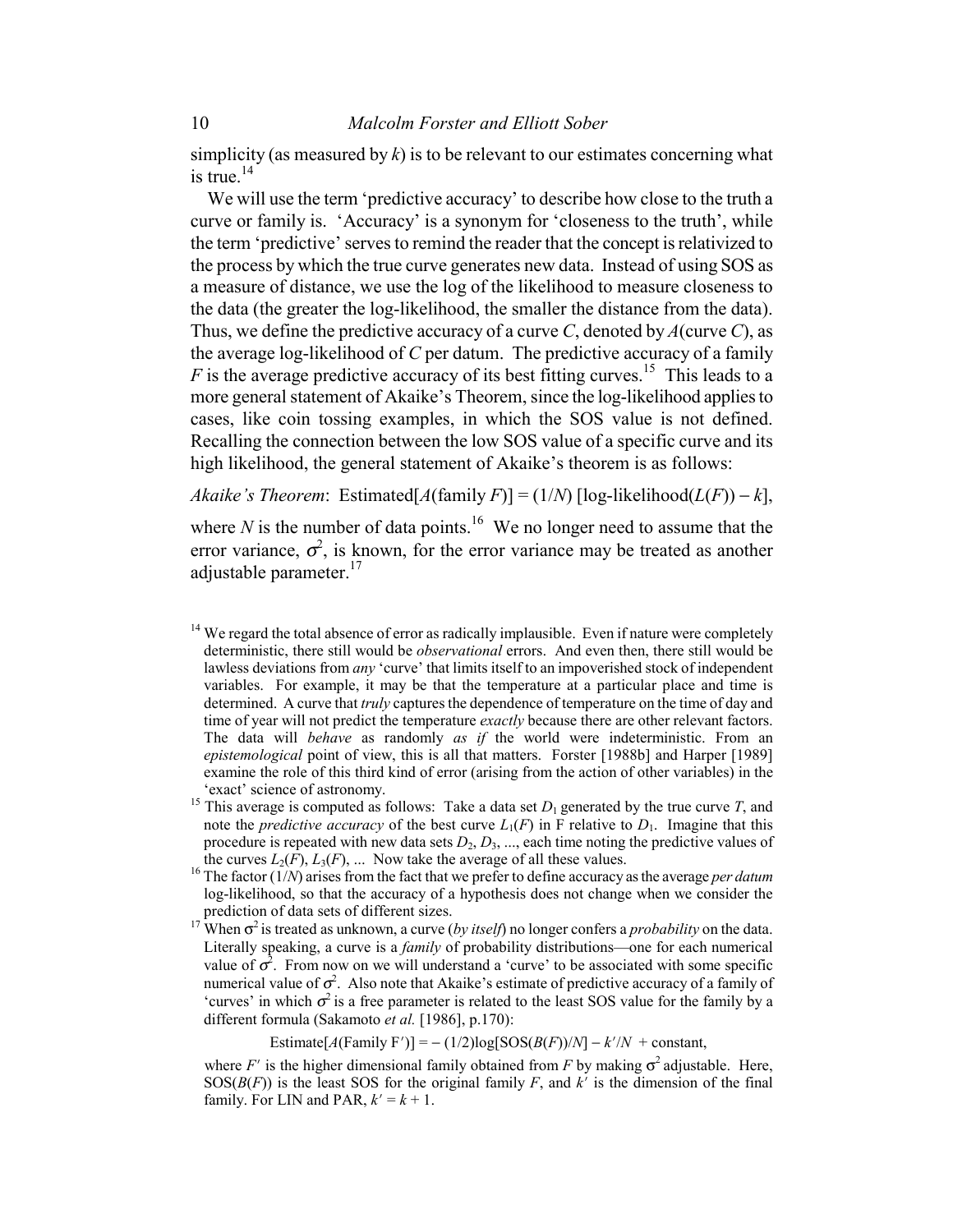This theorem, we believe, provides a solution to the curve-fitting problem. It explains why fitting the data at hand is *not* the only consideration that should affect our judgment about what is true. The quantity *k* is also relevant; it represents the bearing of simplicity. A family *F* with a large number of adjustable parameters will have a best member *L*(*F*) whose likelihood is high; however, such a family will also have a high value for *k*. Symmetrically, a simpler family will have a lower likelihood associated with its best case, but will have a low value for *k*. Akaike's theorem shows the relevance of goodness-of-fit *and* simplicity to our estimate of what is true. But of equal importance, it states a precise rate-of-exchange between these two conflicting considerations; it shows how the one quantity should be traded off against the other. We emphasize that Akaike's theorem solves the curve-fitting problem without attributing simplicity to specific curves; the quantity  $k$ , in the first instance, is a property of families.<sup>18</sup>

A special case of Akaike's result is worth considering. Suppose one has a set of data that falls fairly evenly around a straight line. In this case the best fitting straight line will be very close to the best fitting parabola. So *L*(LIN) and *L*(PAR) will have almost the same SOS values. In this circumstance, Akaike's theorem says that the family with the smaller number of adjustable parameters is the one we should estimate to be closer to the truth. A simpler family is preferable if it fits the data about as well as a more complex family. Akaike's theorem describes how much of an improvement in goodness-of-fit the move to a more complicated family must provide for it to make sense to prefer the more complex family. A slight improvement in goodness-of-fit will not be enough to justify the move to a more complex family. The improvement must be large enough to overcome the penalty for complexity (represented by *k*).

Another feature of Akaike's theorem is that the relative weight we give to simplicity declines as the number of data points increases. Suppose that there is a slight parabolic bend in the data, reflected in the fact that the SOS value of *L*(PAR) is slightly lower than the SOS value of *L*(LIN). Recall that the absolute value of these quantities depends on the number of data points. With a large amount of data our estimate of how close a family is to the truth will be determined largely by goodness-of-fit and only slightly by simplicity. But with smaller amounts of data, simplicity plays a more determining role. Only when a nonlinear trend in the data is 'statistically significant' should that regularity be taken seriously. This is an intuitively plausible idea that Akaike's result explains.

## 3 UNIFICATION AS A SCIENTIFIC GOAL

It is not at all standard to think that the curve fitting problem is related intimately

 $18$  Thus, the problems of defining the simplicity of curves described by Priest [1976] do not undermine Akaike's proposal.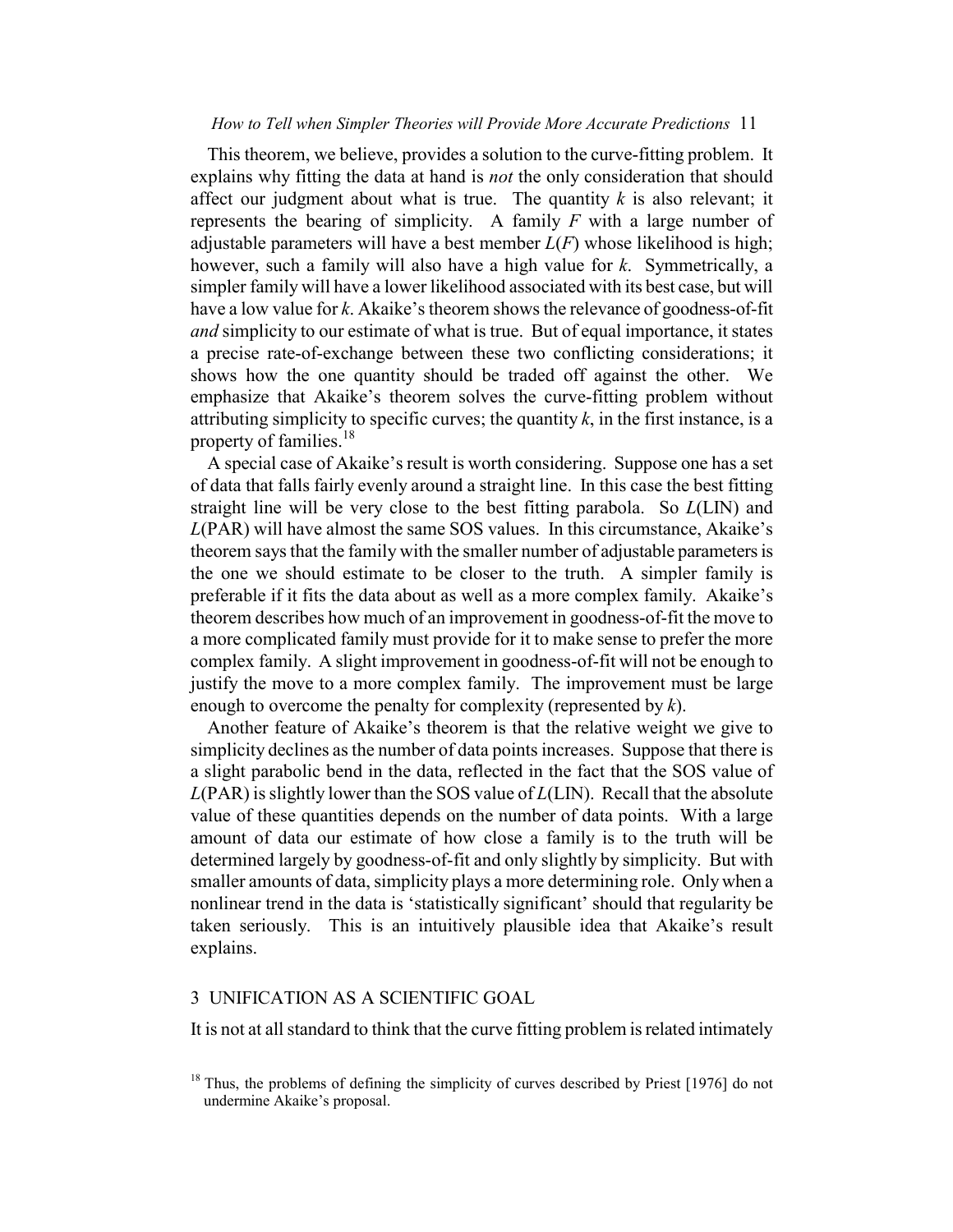to the problem of explaining why unified theories are preferable to disunified ones. The former problem usually is associated with 'inductive' inference, the latter with 'inference to the best explanation.' We are inclined to doubt that there really are such fundamentally different kinds of nondeductive inference (Forster [1986], [1988a], [1988b]; Sober [1988b], [1990a], [1990b]).<sup>19</sup> In any case, Akaike's approach to curve fitting provides a ready characterization of the circumstances in which a unified model is preferable to two disunified models that cover the same domain. $^{20}$ 

It is always a substantive scientific question whether two data sets should be encompassed by a single theory or different theories should be constructed for each. Should celestial and terrestrial motion be given a unified treatment or do the two sets of phenomena obey different laws? In retrospect, it may seem obvious that these two kinds of motion should receive the same theoretical treatment. But this is the wisdom of hindsight; individual phenomena do not have written on their sleeves the other phenomena with which they should be coalesced.

Traditional approaches to this problem make the allure of unification something of a mystery.<sup>21</sup> Given two data sets  $D_1$  and  $D_1$ , a unified model  $M_u$ 

 Again, it is not clear to us that these relationships are fundamentally different in kind. 20 We will follow statistical practice and reserve the term ëmodelí for a *family* of hypotheses, in which each hypothesis includes a specific statement about the distribution of errors (so that likelihoods are well defined). A model leaves the values of some parameters unspecified. In applying the term to astronomy, we need only assume that some assumption about the *form* of the error distribution is included (e. g. that the distribution is Gaussian, as was assumed in Gauss's own application of the method of least squares to astronomy—see Porter [1986]). The variance of the distribution may be left as an adjustable parameter. The important point to notice is that distinguishing models from curves, or from abstract 'theories', is now critical to the philosophy of science, since Akaike's framework only provides a way of defining the simplicity of models.<br><sup>21</sup> Friedman [1983], like some of the authors he cites (p. 242), describes unification as the

process of reducing the number of independent theoretical assumptions. Of course, a model that assumes principles *A*, *B*, and *C* is made more probable if these assumptions are whittled down to just *A* and *B*. However, as Friedman realizes, head counting will not deliver this verdict when the postulates of one model fail to be a subset of the postulates of the other.

Friedman suggests  $(e.g., pp. 259-60)$  that a unified model receives more 'boosts' in confirmation than a model of narrower scope. If model  $M_u$  covers domains  $D_1$  and  $D_2$ , whereas model  $M_1$  covers only domain  $D_1$ , then  $M_u$  can receive a confirmational boost from both data sets, whereas  $M_1$  can receive a boost only from  $D_1$ . Two points need to be made about this proposal. First, although  $M_u$  receives two boosts whereas  $M_1$  receives only one, the conjunction  $M_1$  and  $M_2$  receives two boosts as well. Here  $M_2$  is a model that aims to explain only the data in  $D_2$ . The conjunction  $M_1 \& M_2$  is a *dis*unified model. If one wishes to explain the virtues of unification, one should compare  $M_u$  with this conjunction, not  $M_u$  with  $M_1$ . The second point is that 'boosts' in probability are *increases* in probability, not the absolute values

 $19$  William Whewell [1840] described the process of curve fitting as a special case of a process of conceptualization called the ëcolligation of factsí (Forster [1988b]). He then referred to the process that leads to the unification of disparate curve fitting solutions as the ëconsilience of inductions.<sup>7</sup> On our view, both of these processes are seen as aspects of a single kind of inferential procedure. Bogen and Woodward [1988] argue that the inferential relationship of observation to theory has two parts: of observation to phenomena and of phenomena to theory.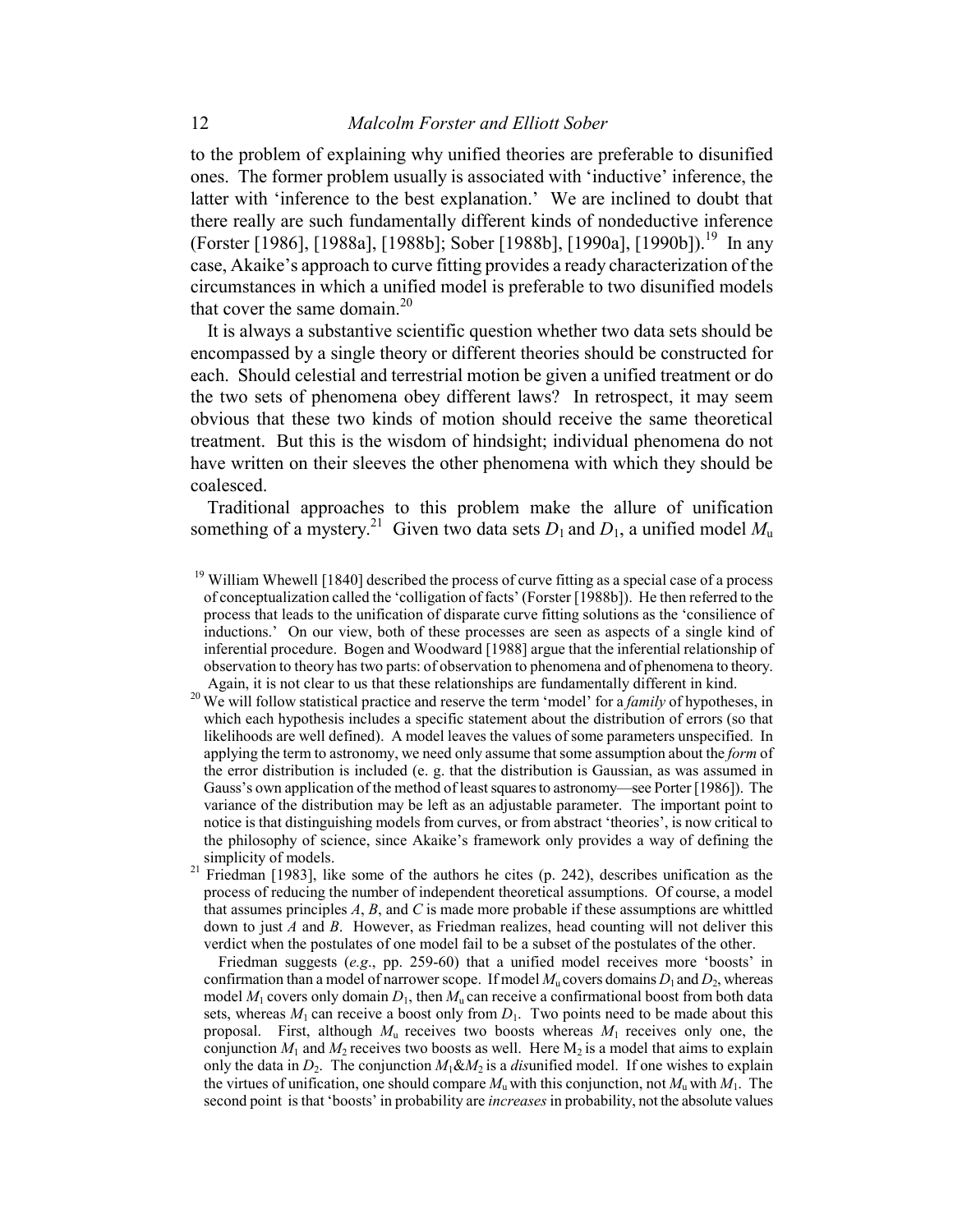might be constructed that seeks to explain them both. Alternatively, a disunified pair of models  $M_1$  and  $M_2$  also might be constructed, each theory addressing a different part of the total data. If  $M_1$  fits  $D_1$  at least as well as  $M_u$  does, and if  $M_2$ fits  $D_2$  at least as well as  $M_u$  does, what reason could there be to prefer  $M_u$  over the conjunction of  $M_1$  and  $M_2$ ? The temptation is to answer this question by invoking some consideration that lies outside of what the evidence says. One might appeal to the allegedly irreducible scientific goal of unification or to the connection of unification with simplicity.

The problem posed by the question of goodness-of-fit is a real one, since the combined data set  $D_1$  and  $D_2$  often will be more heterogeneous than either subpart is on its own. This engenders a conflict between unification and goodness-of-fit; a unified theory that encompasses both data sets will fit the data less well than a conjunction of two separate theories, each tailor-made to fit only a single data set. However, just as in the curve fitting problem, this conflict can be resolved. Once again, the key is to correct for the fact that disunified theories are more inclined to overfit the data than their unified counterparts are.

For example, consider the two data sets represented in Figure 3 and the following three models:

 $(M_u)$  The X and Y values in  $D_1$  and  $D_2$  are related by the function

$$
Y = \alpha_0 + \alpha_1 X + \alpha_2 X^2 + \sigma U.
$$

 $(M_1)$  The *X* and *Y* values in  $D_1$  are related by the function

$$
Y = \beta_0 + \beta_1 X + \sigma U.
$$

 $(M_2)$  The *X* and *Y* values in  $D_2$  are related by the function

 $\overline{a}$ 

$$
Y = \gamma_0 + \gamma_1 X + \sigma U.
$$

Since each data set is close to collinear,  $M_1$  will be more likely than  $M_u$  with respect to  $D_1$  and  $M_2$  will be more likely than  $M_u$  with respect to  $D_2$ . However, what happens when we use Akaike's Theorem to compare  $M<sub>u</sub>$  with the conjunction  $M_1$  and  $M_2$ , relative to the combined data? Notice that  $M_u$  has four free parameters, whereas the conjunction  $M_1$  and  $M_2$  has five. If its assumptions apply (see Appendix A), Akaike's Theorem entails that  $M<sub>u</sub>$  may be more

thus attained. The fact that  $M<sub>u</sub>$  receives two boosts while  $M<sub>1</sub>$  receives only one is quite consistent with  $M_u$ 's remaining less probable than  $M_1$ . Friedman (pp. 143-4) recognizes this problem. His solution is to argue that deriving  $M_1$  from a unified theory  $M_u$  renders  $M_1$  more plausible than it would be if  $M_1$  were not so derivable. We note that this claim, even if it could be sustained, does not show why  $M_u$  is more plausible than  $M_1$  and  $M_2$ , where the unified model and its disunified competitor are *incompatible*. In addition, the fact that  $M_1$  is more plausible in one scenario than it is in another does not bear on the question of how plausible  $M_{\rm u}$  is.

In addition to these specific problems with Friedman's proposal, we also wish to note that its basic motivation is contrary to what we learn from Akaike's framework. Friedman seeks to connect unification with paucity of assumptions; as we will see in what follows, unified models impose *more* constraints than their disunified counterparts.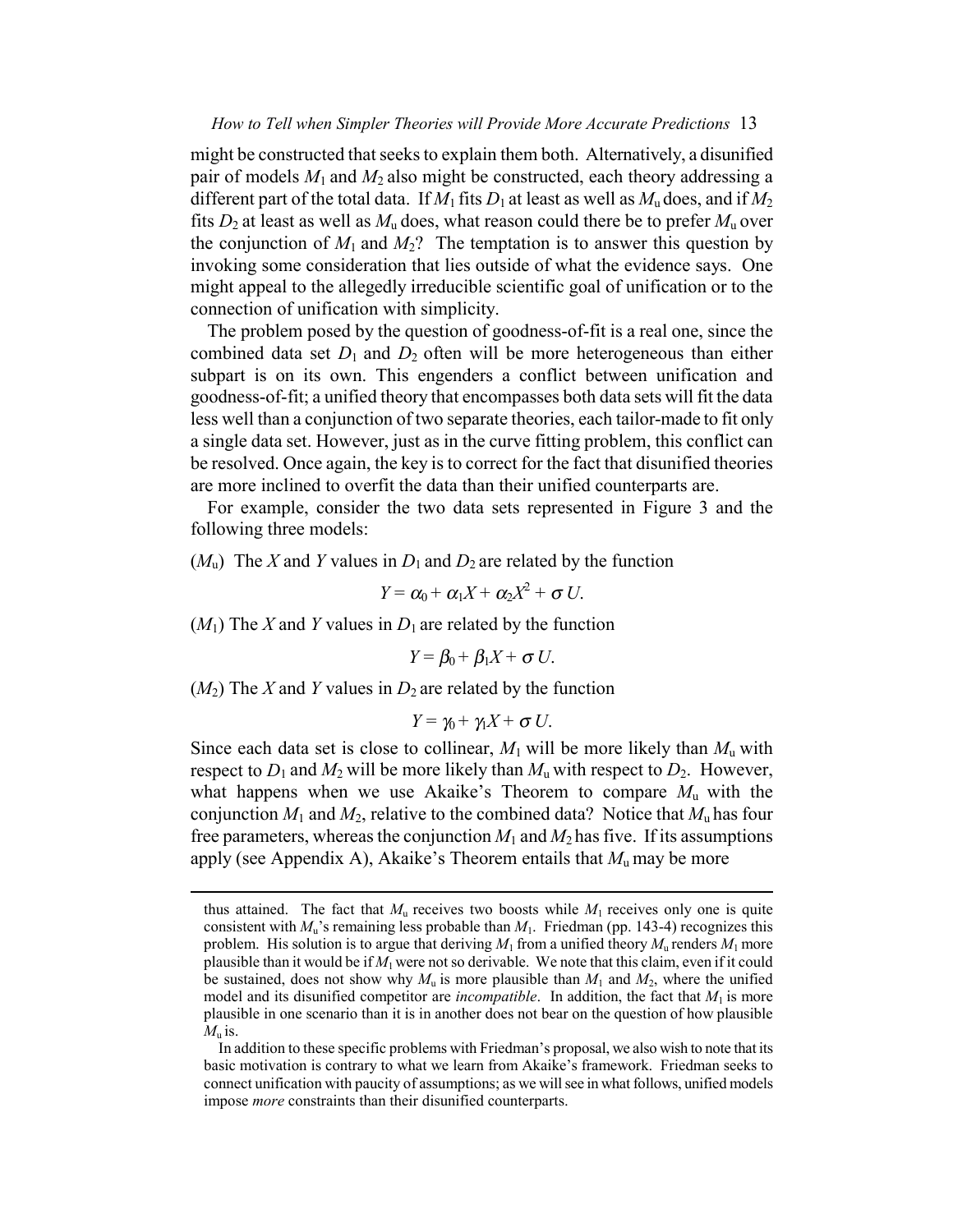

FIGURE 3

predictively accurate even though its best case is less likely than the best case of  $M_1$  and  $M_2$ . The best fitting case of the disunified theory would have to have a log-likelihood at least 1 unit greater than the best fitting case of the unified model if the disunified model were to be judged predictively superior. This is not true for the data in Figure 3. We conclude that estimated accuracy explains why a unified model is (sometimes) preferable to its disunified competitor. At least for cases that can be analyzed in the way just described, it is gratuitous to invoke 'unification' as a *sui generis* constraint on theorizing.

The history of astronomy provides one of the earliest examples of the problem at hand. In Ptolemy's geocentric astronomy, the relative motion of the earth and the sun is independently replicated within the model for each planet, thereby unnecessarily adding to the number of adjustable parameters in his system. Copernicus's major innovation was to decompose the apparent motion of the planets into their individual motions around the sun together with a *common*  sun-earth component, thereby reducing the number of adjustable parameters. At the end of the non-technical exposition of his programme in *De Revolutionibus*, Copernicus repeatedly traces the weakness of Ptolemy's astronomy back to its failure to impose any *principled* constraints on the separate planetary models.

In a now famous passage, Kuhn ([1957], p.181) claims that the unification or 'harmony' of Copernicus' system appeals to an 'aesthetic sense, and that alone'. Many philosophers of science have resisted Kuhn's analysis, but none has made a convincing reply. We present the maximization of estimated predictive accuracy as the rationale for accepting the Copernican model over its Ptolemaic rival. For example, if each additional epicycle is characterized by 4 adjustable parameters, then the likelihood of the best basic Ptolemaic model, with just twelve circles, would have to be  $e^{20}$  (or more than 485 million) times the likelihood of its Copernican counterpart with just seven circles for the evidence to favour the Ptolemaic proposal.<sup>22</sup> Yet it is generally agreed that these basic

<sup>&</sup>lt;sup>22</sup> If the log-likelihood is penalized by subtracting  $k$ , then the likelihood is penalized by multiplying it by a 'decay factor'  $e^{-k}$ .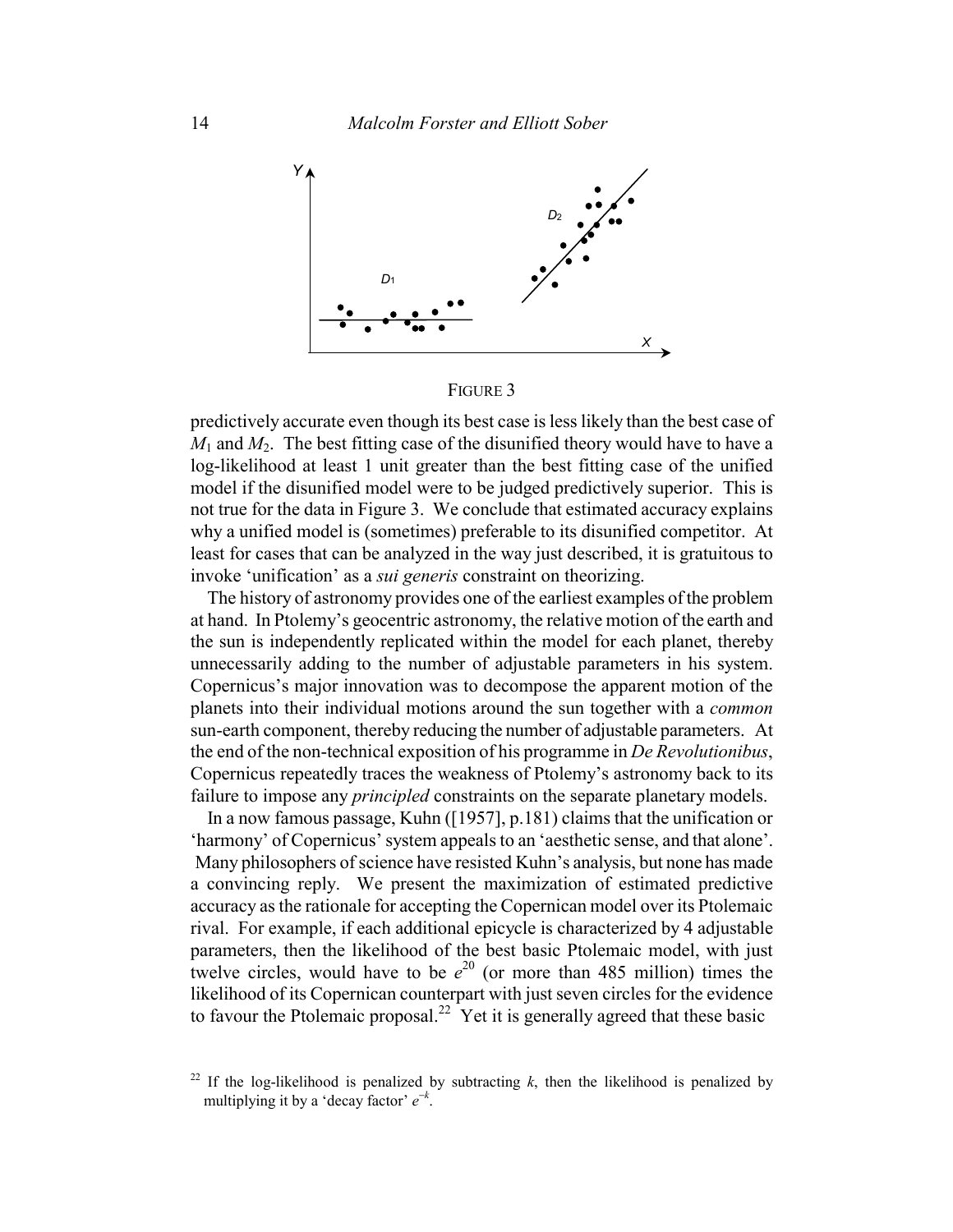models had about the same degree of fit with the data known at the time. The advantage of the Copernican model can hardly be characterized as merely aesthetic; it is observation, not *a prioristic* preference, that drives our choice of theory in this instance. $23$ 

#### 4. CAUSAL MODELING

Newtonís first Rule of Reasoning in Philosophy in *Principia* was that ëwe are to admit no more causes of natural things than such as are both true and sufficient to explain their appearances. Here Newton gives voice to a version of Ockham's razor -- explanations that postulate fewer causes should be preferred over explanations that postulate more. Although this injunction is often thought to be quite separate from the criterion of evidential support, some everyday applications of the rule can be given a simple representation in Akaike's framework.

The entries in the following table represent the probabilities that an event *C*  has, given the four combinations of the putative causes *A* and *B*:

$$
P(C/-)
$$
  
\nA  
\nB  
\n $w+a+b+i$   
\nB  
\n $w+a$   
\n $w+b$   
\nW  
\nW  
\nW  
\nW  
\nW  
\nW  
\nW  
\nW  
\nW

Next we define a characteristic function  $\chi_A$ :

$$
\chi_A = 1
$$
 if A occurs  
 $\chi_A = 0$  if A does not occur.

Ditto for the definition of  $\chi_{\rm B}$ .

We now can formulate three hypotheses about the probability that *C* has in these four possible circumstances:

$$
(INT) \t P(C / \chi_A = x_A, \chi_B = x_B) = w + a x_A + b x_B + i x_A x_B
$$

(ADD) 
$$
P(C / \chi_A = x_A, \chi_B = x_B) = w + ax_A + bx_B
$$

(SING) 
$$
P(C / \chi_A = x_A, \chi_B = x_B) = w + a x_A.
$$

(SING) says that only a single cause (namely *A*) makes a difference in whether *C*  occurs. (ADD) says that two causes play a role and that their relationship is additive. (INT) says that there are two causes whose contributions are interactive (*i.e*., nonlinear or nonadditive). The hypotheses are listed in order of increasing parsimoniousness—one cause is simpler than two, and an additive

 $23$  Forster (1988b) and Harper (1989) argue that the subsequent impact of Kepler and Newton may be understood in the same terms.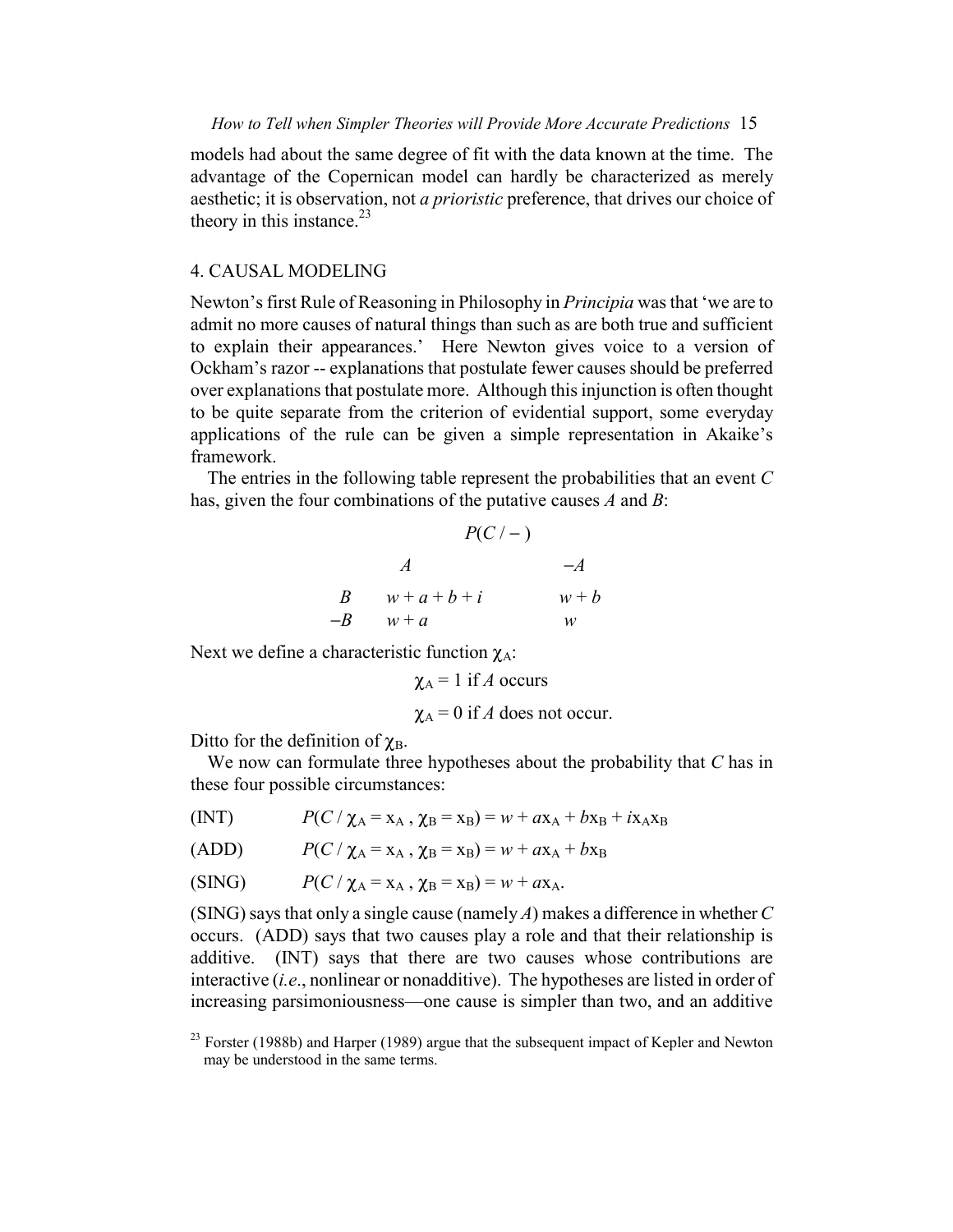model with two causes is simpler than an interactive model for those two causes.

As in the curve fitting problem, it is standard to understand causal modeling as a problem with two parts. First one selects a hypothesis about the form the causal relationship is to take; then one finds the best hypothesis of that form by estimating parameter values. Rather than solving the first problem by appeal to simplicity, our approach shows how estimated predictive accuracy can be brought to bear from the beginning. Suppose one has a large and equal number of observations for each of the four treatment cells. Let the empirical frequencies of *C* in those four cells be:

|                  |     | $P(C/-)$ |      |
|------------------|-----|----------|------|
|                  |     |          | $-A$ |
| $\boldsymbol{B}$ | 0.5 |          | 0.2  |
| $-R$             | 0.5 |          | 0.2  |

The three hypotheses now have the same best case, namely one in which  $w =$ 0.2,  $a = 0.3$ ,  $b = 0$ , and  $i = 0$ . Recall that the estimated predictive accuracy of each model is 1/*N* times its maximum log-likelihood minus *k*/*N*. This means that when one model is a special case of another and they have the same best case, the model of lower dimensionality has greater estimated predictive accuracy. It follows that (SING) has greater estimated predictive accuracy than (ADD) and (ADD) has greater estimated predictive accuracy than (INT). For the data just given, predictive accuracy explains why it is vain to postulate more causes when fewer suffice.<sup>24</sup> And as in our discussion of unification, it is possible to adjust the data set so as to provide a rationale for favouring a hypothesis of greater complexity.

# 5 THE PROBLEM OF *AD HOCNESS*

The bugbear of *ad hoc* hypotheses has traditionally been raised within the framework of a hypothetico-deductive philosophy of science. Predictions can be deduced from theories only with the help of auxiliary hypotheses. On this view, we test a theory by observing whether its predictions are true. However, the Quine-Duhem thesis states that the core theory may always be shielded from refutation by making after-the-fact adjustments in the auxiliary hypotheses, so that correct predictions are deduced. The classic example of this is Ptolemaic astronomy, where the model may always be amended in the face of potential refutation by adding another circle—so much so that the expression 'adding

 $24$  In this example, it isn't just that fewer causes are preferable to more; in addition, we have shown why an additive model for two causes is preferable to an interactive model of those two causes. Counting causes is a special case of the more general consideration of dimensionality. Forster [1988b] argues that Newton was sensitive to this wider conception.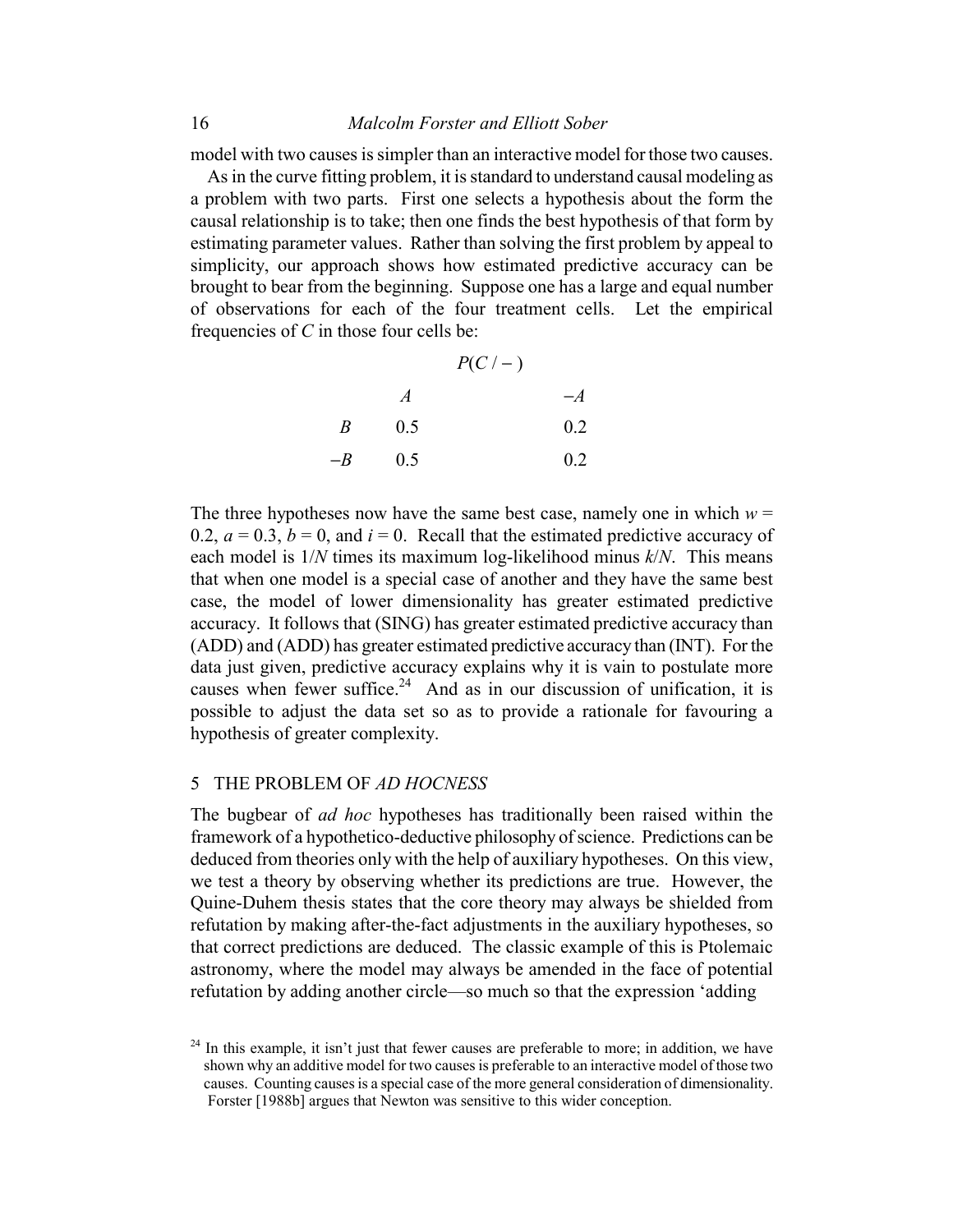epicycles to epicycles' has become synonymous with 'ad hocness'. Although we reject the hypothetico-deductive picture of science, we do accept the usual conclusion that there is an important distinction to be drawn between reasonable revision and *ad hoc* evasion.

Philosophers of science have recognized that protection of the core theories by *post hoc* revision is not always bad. The example usually cited is Leverrier's postulation of Neptune's existence to protect Newtonian mechanics from the anomalous wiggles in Uranus' orbit. The problem is to understand the epistemological grounds for distinguishing good from bad revisions of auxiliary hypotheses (which Lakatos [1970] refers to as the *protective belt*). As is customary, we reserve the term 'ad hoc' for revisions of the bad kind, but reject the *ad hominem* or historicist construal of the term. *Ad hocness*, if it is relevant to questions of evidence, has nothing to do with the motives of the person advocating the hypothesis, or with historical sequences of theories and their evidence.<sup>25</sup>

Lakatos [1970] notes, with approval, that Leverrier's amendment of the prior Newtonian planetary model produced *novel predictions*; he introduces the derogatory term 'degenerating' for research programmes that fail to do this. But there are at least two problems with this approach. Musgrave [1974] warns that a careless reading of the term 'novel' may tempt us into a view of confirmation in which historical contingencies are given undue emphasis. The second defect in Lakatos's idea is that it fails to distinguish estimated predictive *success* from predictive *power*. It is obvious that predictive power is important, for without it there can be no predictive success. But predictive power is not enough to indicate that model revisions are of the good kind. For example, the continued addition of epicycles in Ptolemy's astronomy is not degenerate *in Lakatos's sense*. Each addition leads to novel predictions about the future positions of the planets. What we need is a measure of the predictive success that these additions can be expected to bring, and this is what Akaike's idea of estimated predictive accuracy provides.

Our proposal is that a research programme is *degenerative* just in case loss in simplicity is not compensated by a sufficient gain in fit with data. Of course, the fit will always improve, but the improvement may not be enough to increase the estimated predictive value.

Established research programmes often achieve considerable predictive success, so why do some researchers put their money on an undeveloped programme? First note that on our proposal there is no impediment for new programmes to take over the predictive successes of old ones. There is no 'problem of old evidence' (Glymour [1980], Eells [1985]), since estimated

<sup>&</sup>lt;sup>25</sup> We do not rule out the possibility that historical or psychological circumstances may sometimes be a reliable *indication* of *ad hocness*. Our only point is that these circumstances do not *make* a theory *ad hoc*, anymore than a barometer makes it rain.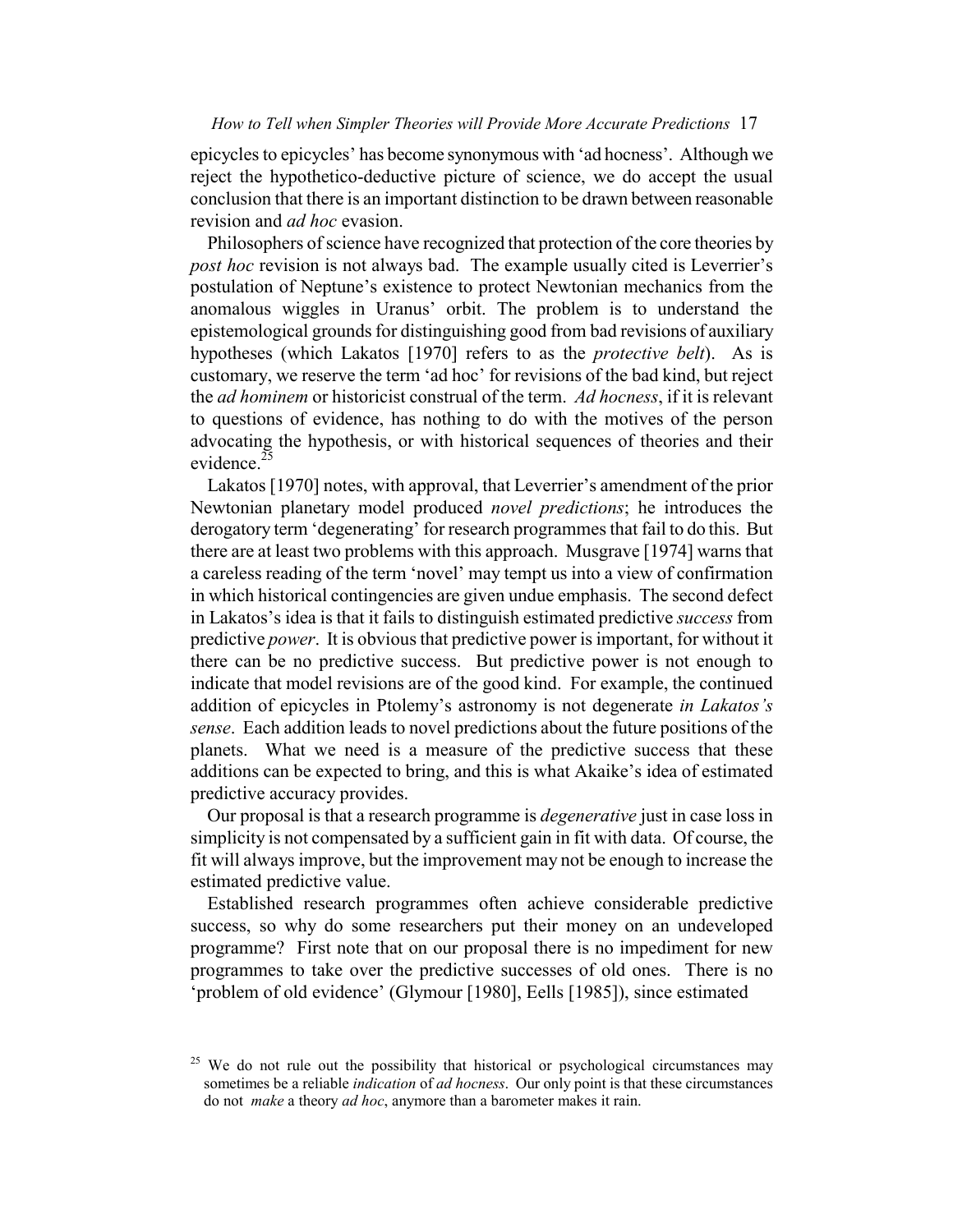## 18 *Malcolm Forster and Elliott Sober*

predictive accuracy does not depend on the historical sequence of discovery. But further, it is perfectly understandable that researchers may decide where to invest their energy by formulating a judgment about *projected* predictive success, and the degree to which current programmes are degenerating is thus a relevant consideration  $^{26}$ 

## 6 THE SUB-FAMILY PROBLEM

While this explication of Lakatos' notion is a point in favour of our approach, there is another type of ad hocness that is a threat to Akaike's programme. A literal reading of Akaike's Theorem is that we should use the best fitting curve from the family with the highest estimated predictive value. However, for any such family, it is possible to construct an *ad hoc* family of curves with the same best fitting curve, with yet higher estimated predictive accuracy: Fix one or more of the adjustable parameters at their maximum likelihood values. Each subfamily, so constructed, will have the same best case. At the end of the procedure, we obtain a zero dimensional family whose *only* member is the best fitting curve of the original family. The Akaike estimate of the predictive accuracy of this singleton family is just the log-likelihood of the curve. If this is allowed, then we are pushed back towards selecting complicated curves that fit the data exactly. We call this *the sub-family problem*. 27

Our resolution of this problem returns us to an idea described in Section 2: If a curve fits the data so well that it looks 'too good to be true', then it probably is. In order to spell this out, we now describe a theorem (stronger than Akaike's) that characterizes the behaviour of the *error* in estimating the predictive accuracy of families. The *error* of the estimated predictive accuracy of family *F*, or Error[Estimated $(A(F))$ ], is defined as the difference between Akaike's estimate of the predictive accuracy of family *F* and the true predictive accuracy of that family. Notice that the true predictive accuracy is *constant*—it does not depend on which hypothetical data set generated by the truth happens to be the actual data set. On the other hand, the *estimated* predictive accuracy of *F* does depend on the actual data—it is what statisticians call a random variable. So Error[Estimated(*A*(*F*))] also depends on the data, and the following theorem describes this dependence by decomposing it into the sum of three errors:<sup>28</sup>

<sup>&</sup>lt;sup>26</sup> The Akaike approach also finesses the problem of 'Kuhn loss': Superceding theories do not always carry over all the successes of their predecessor. For example, Cartesian vortex theory ëexplainsí why all planets revolve around the sun in the same direction, whereas Newtonís theory dismisses this as a mere coincidence. Within Akaike's framework, the losses are weighed against the gains in the common currency of likelihoods.

 $27$  The reader should not be misled into thinking that the subfamily problem is a problem for  $27$ Akaike's criterion alone; it arises for any proposal that measures simplicity by the paucity of parameters.<br><sup>28</sup> The result we are about to describe is close to, but not identical with, equation (4.55) in

Sakamoto *et al*. ([1986], p.77). Similar formulae were originally proven in Akaike [1973]. See Forster [1992a] for further explanation.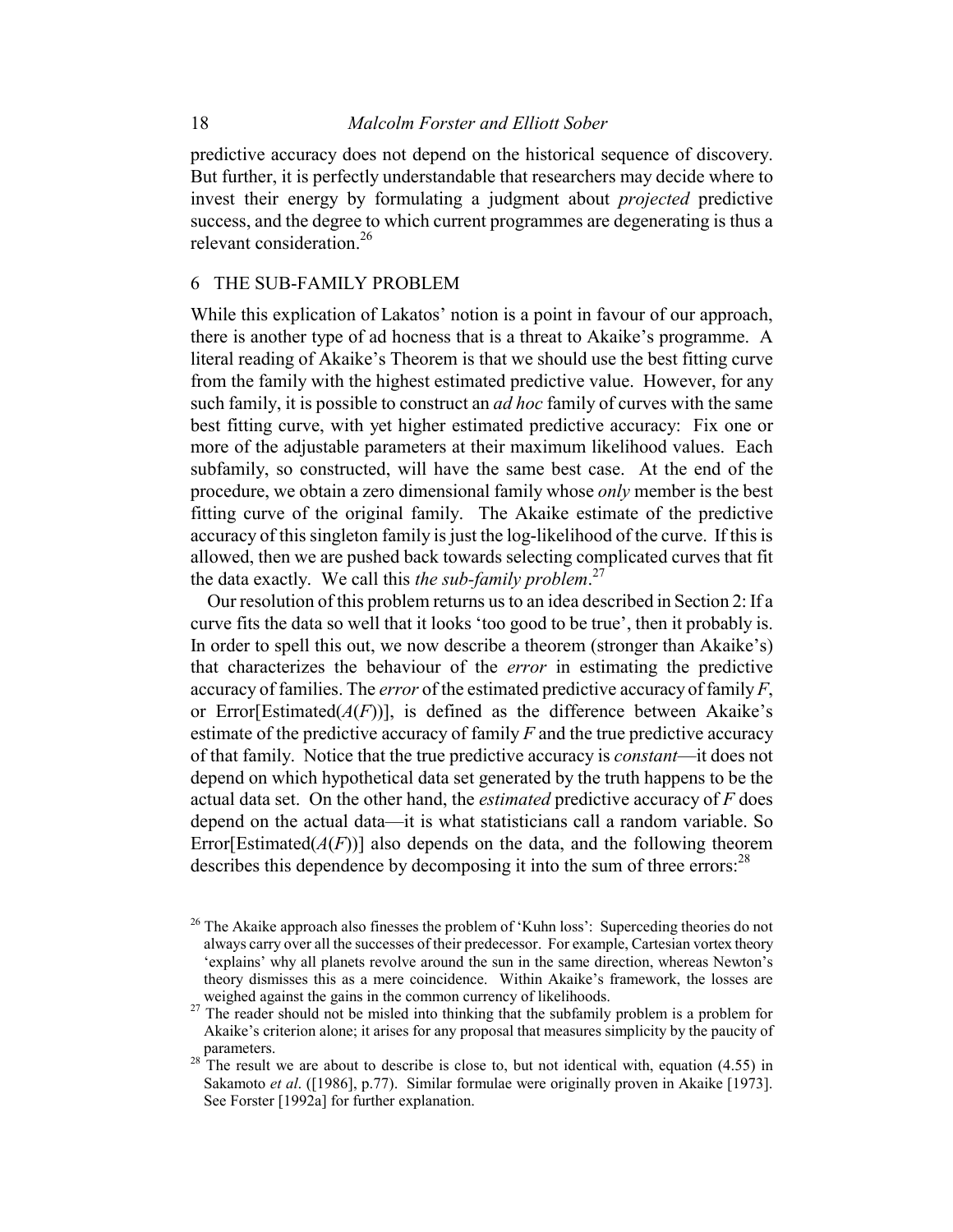*The Error Theorem*:

## $Error[Estimated(A(F))] =$

Residual Fitting Error + Common Error + Sub-family Error.

It is important to remember that these errors are not errors of prediction - they are errors in the estimation of predictive accuracy. This is why the Error Theorem might be called a 'meta-theorem' - it is a theorem about the 'meaning' of Akaike's Theorem. However, it rests on the same assumptions as Akaike's Theorem (see Appendix A).

Akaike's Theorem states that the average of  $Error[Estimated(A(F))]$  over all possible data sets generated by the truth is zero, which is to say Akaike's estimate of predictive accuracy is *statistically unbiased*.<sup>29</sup> 'Statistically unbiased' means that its *average* performance will center on the true value of the quantity being estimated; it is a minimal requirement for 'good' estimators. Akaike's estimate conforms to this standard, but sometimes fails to meet another desideratum, which we will refer to as *epistemic unbiasedness*. We shall now explain the distinction in terms of an example.

First, consider a standard example of a statistically unbiased estimate: the measurement of the mass of an object. For this measurement, the deviation from the true mass value is determined by a symmetrical error distribution centred on the true mass value, so that it is just as probable that the measured value is below the true value as it is above the true value. The measured value of mass is a statistically unbiased estimate of the true mass. But now suppose that we modify this estimate by adding +10 or −10 depending on whether a fair coin lands heads or tails, respectively. Supposed that the measured value of mass was 7 *kg*, and the fair coin lands heads. Then the new estimate is 17 *kg*. Surprisingly, this new estimate is also a statistically unbiased estimate of the true mass! The reason is that in an imagined series of repeated instances, the  $+10$  will be subtracted as often as it is added, so that the value of the *average* value of the modified estimate will still be equal to the true mass value. However, we know that the modified estimate is an *over*estimate in this instance, because we know that the coin landed heads. If the coin had landed tails, then the estimate would have been −3 *kg*, and would have been known to be an *under*estimate. In either case, we say that the modified estimate is *epistemically biased*. In sum, the unmodified measurement value is a statistically and epistemically unbiased estimate of the mass, while the modified estimate is statistically unbiased, but epistemically biased. Other things being equal, we prefer an estimate that is epistemically unbiased.

With this distinction in hand, the Error Theorem is able to explain the limitations of Akaike's method. Here is a brief overview of our analysis:

<sup>&</sup>lt;sup>29</sup> *Statistical* unbiasedness is really a property of the formula for obtaining the estimate, rather than the particular value of the estimator.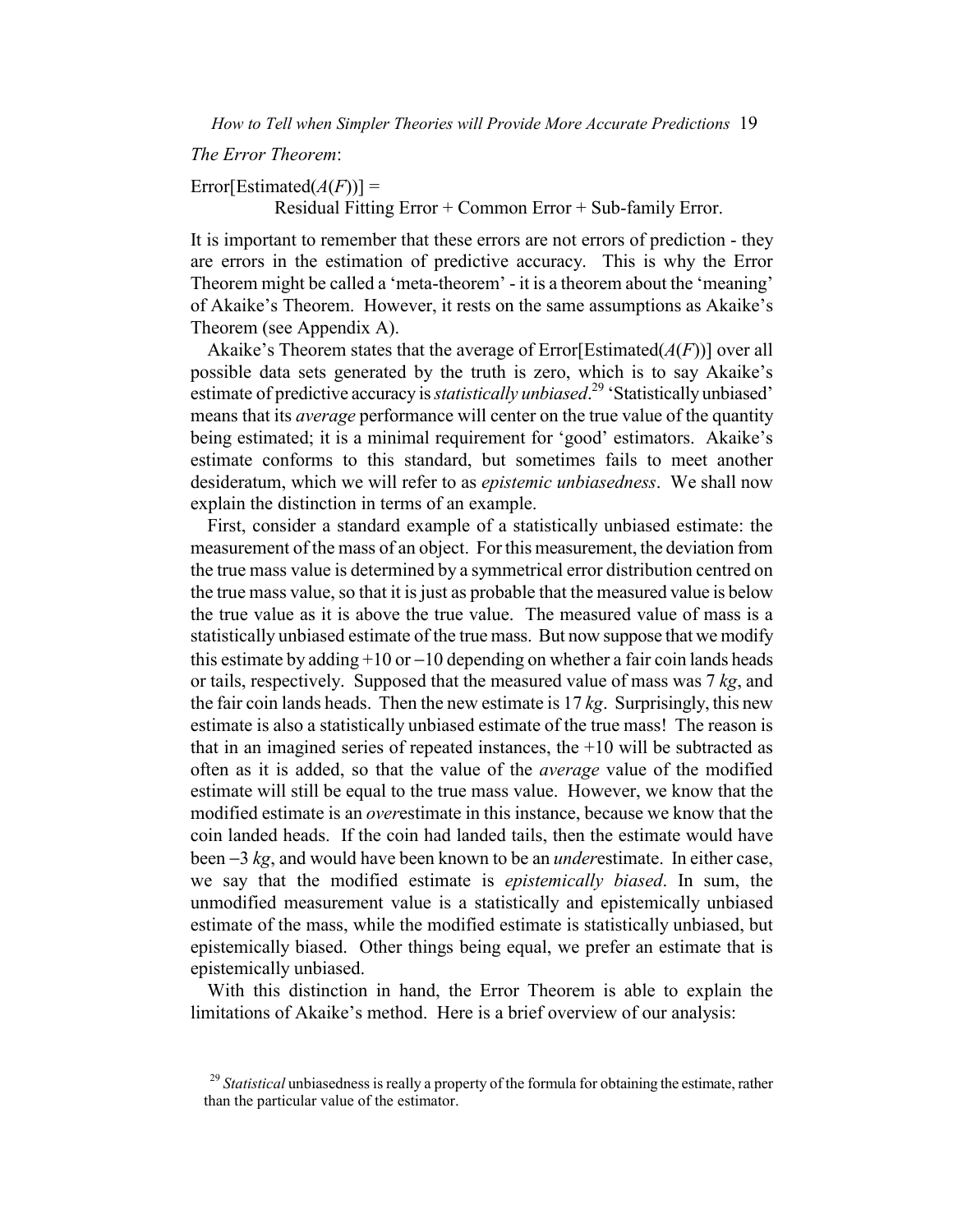First, the common error is the same for *all* families (hence its name); it cancels out when we make comparisons, and has no effect on model selection. It will not be mentioned again. Second, the Residual Fitting Error is statistically and epistemically unbiased. But the Subfamily Error has a peculiar property. It is statistically unbiased (as is required by Akaike's Theorem); however, it is not always free of epistemic bias. Sometimes Akaike's estimate displays an epistemic bias, and this bias is highlighted by the subfamily problem. A careful analysis of the Subfamily Error will reveal the source and nature of the problem.

We begin by filling in some background. One of the assumptions of these theorems is that there is some complex *K*-dimensional family of hypotheses (curves) that includes the true hypothesis, and that every family *F* that we may wish to consider is a subfamily of this superfamily (which we will call *K*). Every hypothesis under consideration may be represented as a point in the *parameter space* of *K*. This space may be treated as a *K*-dimensional vector space. So, if we imagine that our coordinate frame is centered on the Truth (where else?), then various hypotheses may be located in different directions, as shown in Figure 4. The two vectors shown are particularly important because the subfamily error is equal to the dot product, or scalar product, of these two vectors. The first vector is the one to  $L(K)$ , the best fitting curve in  $K$ . Clearly this vector will move around when we consider different data sets generated by the truth. In fact, its tip falls just as probably on one point as on any other on the circle shown, although its length will vary as well. The other vector is fixed. It is the vector from the truth, *T*, to the hypothesis in the family *F* that is closest to *T* (viz. the most predictively accurate hypothesis in *F*). Now, the dot product is the product of the lengths of these two vectors times the cosine of the angle between them. The cosine factor is  $+1$  if the vectors are parallel, 0 if they are orthogonal, −1 if they are anti-parallel, and in between for in between angles.

The Akaike estimate for a low dimensional family whose best fitting case is close to the data (and such families are the dangerous 'pretenders', for they 'unfairly' combine high log-likelihoods with small penalties for complexity)

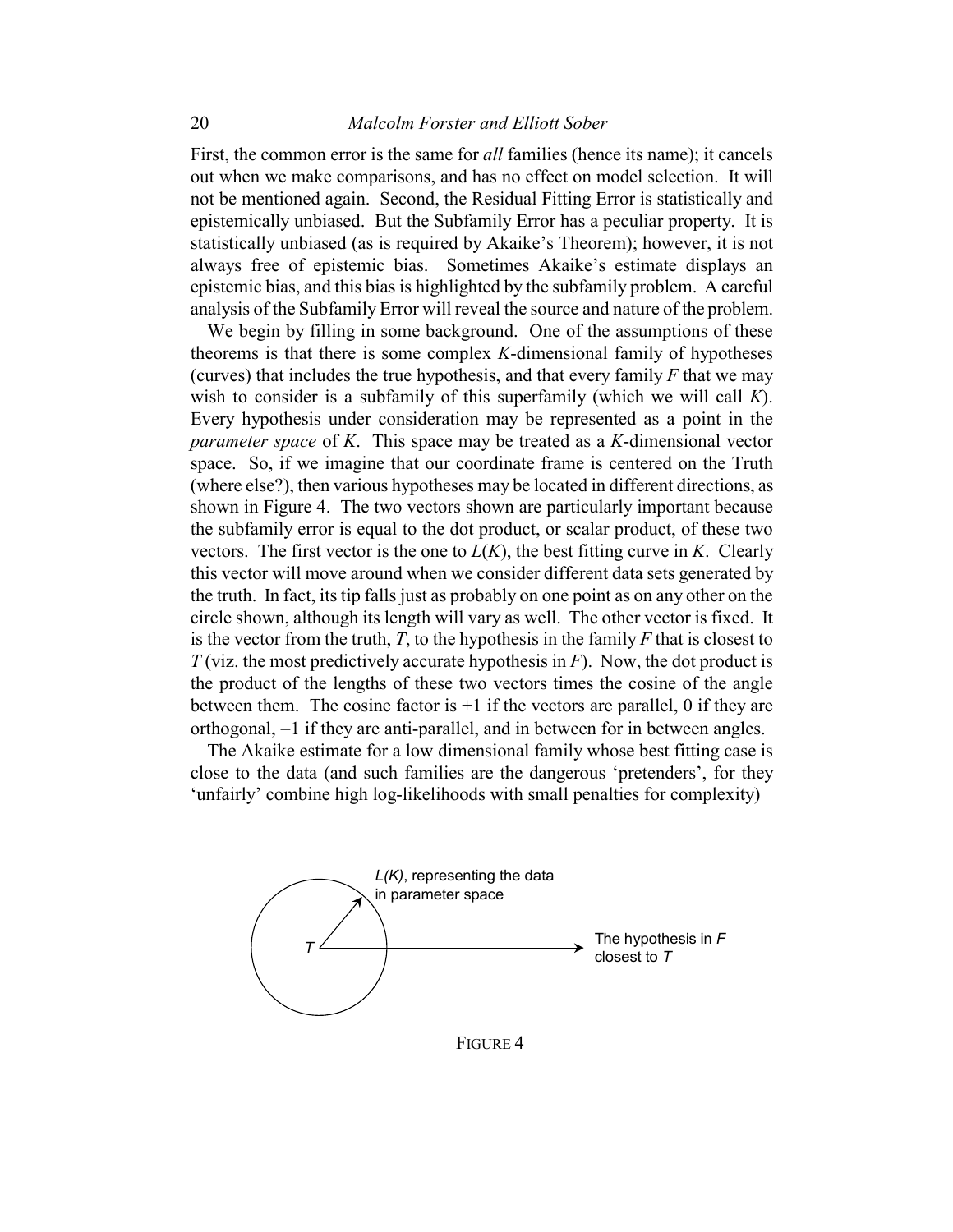exhibits an epistemic bias, as we now explain. The most predictively accurate hypothesis in such small families will also be close to the data, and therefore close to *L*(*K*). The danger is that the tips of the two vectors (whose dot product is equal to the subfamily error) will be close together. Then the cosine factor is close to +1 and the subfamily error is large *and positive*. To illustrate this aspect of the relationship of Akaike's Theorem and the Error Theorem, consider the following example. Suppose we have a very large data set that exhibits strong linearity. We wish to estimate the predictive accuracies of *L*(LIN) and  $L(POLY-n)$ , where POLY-*n* is the family of *n*-degree polynomials with *n* parameters free, and *L*(*F*) is obtained by using the data to single out the best fitting curve in family  $F^{30}$ . We may apply Akaike's Theorem to (LIN) and (POLY-*n*) *directly*, or we can apply it to the singleton families containing just *L*(LIN) and *L*(POLY-*n*), respectively. The surprising fact - that the *ad hoc*  Akaike estimate for *L*(POLY-n) is surely an *over*estimate of the predictive accuracy of *L*(POLY-*n*) - may have been anticipated from the fact that unreliable *ad hoc* comparisons of *L*(POLY-*n*) and *L*(LIN) will always favour *L*(POLY-n), because it is always closer to the data. In sum, both the direct and the *ad hoc*  method of accuracy estimation are statistically unbiased (as required by Akaike's Theorem), but the *ad hoc* application of Akaike's method yields an estimate that we *know* is too high. The *ad hoc* application yields an estimate that is *epistemically biased*. 31

We have now unpacked our slogan about a curve's looking 'too good to be true' to provide deeper insights into the source and solution of the subfamily problem: The Akaike estimates of the predictive accuracy of *L*(*F*) obtained by viewing *L*(*F*) as the best fitting case in the *ad hoc* hierarchy of subfamilies of *F*  tend to be *too high*. Indeed, that is exactly what we observe—the Akaike estimate of *L*(*F*) increases steadily as we move down the hierarchy towards the singleton subfamily. In sum: We have good reason not to trust the Akaike accuracy estimates for *ad hoc* subfamilies constructed by fixing adjustable parameters at their maximum likelihood values. We emphasize that this has nothing to do with *when* subfamilies are constructed, or *who* constructs them.

Our analysis of the Error Theorem has been brief and necessarily incomplete. Much more research is needed on the *management of errors* in Akaike's method of model selection. Our aim has been to give the reader a taste for the heuristic power of Akaike's framework in addressing such foundational questions. We close by pointing out that the resolution we have sketched depends (like Akaike's Theorem) on the existence of prediction errors, for otherwise the vector

 $30$  Remember (from Section 2) that we are interested in estimating the predictive accuracy of a family only because it also provides an estimate of the predictive accuracy of its best fitting curve.<br><sup>31</sup> Although the estimate is known to be too high, given the data at hand, the Akaike estimate of

the predictive accuracy of that same singleton family relative to *other* data sets generated by the true 'curve' will be too low. On average, of course, the estimate will be centred on the true value.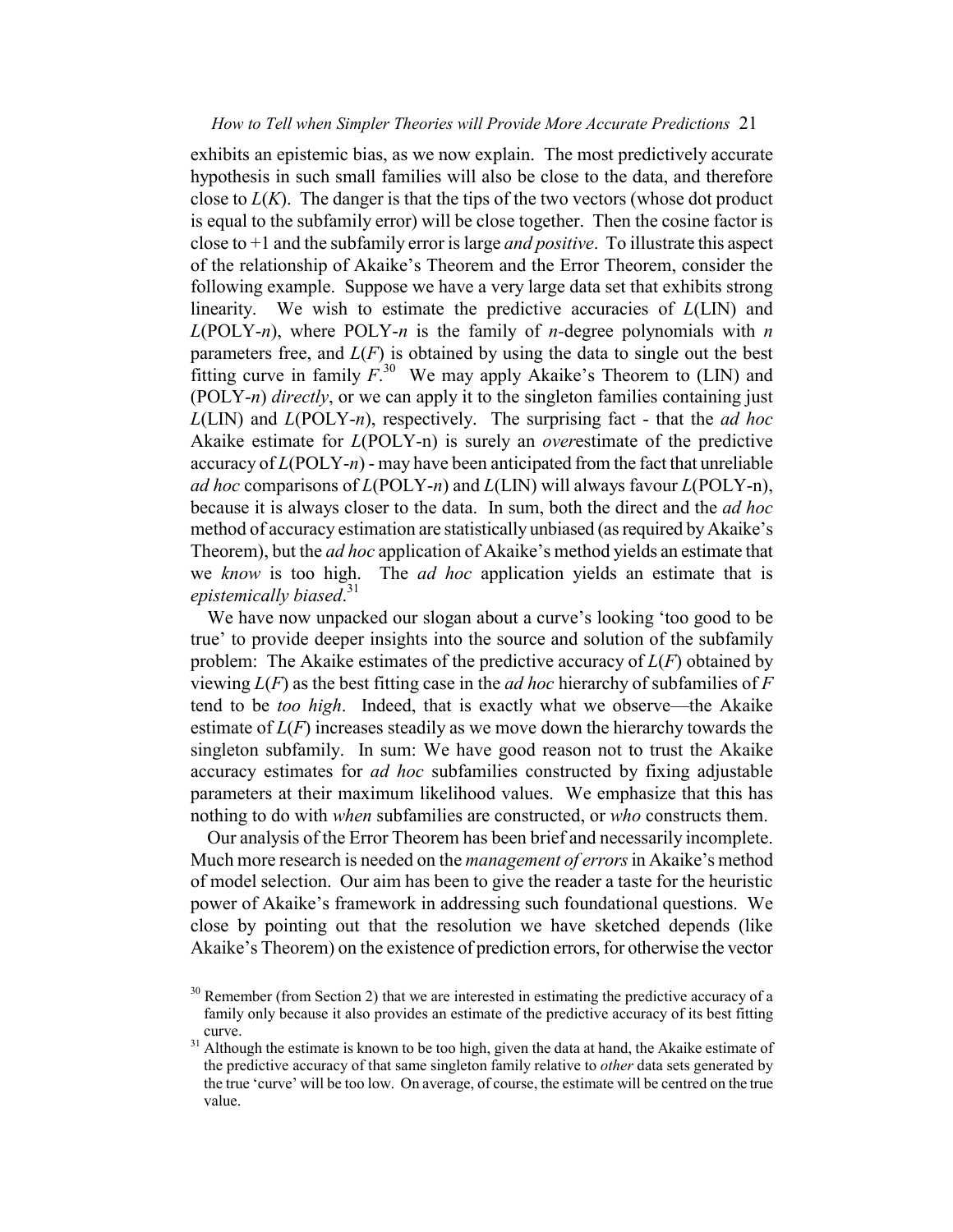to *L*(*F*) would be 0 and there would no subfamily errors for *any* family.

## 7. THE BEARING ON BAYESIANISM

The fundamental principle behind Akaike's method is that we should aim to select hypotheses that have the greatest predictive accuracy. Since the truth has the maximum possible predictive accuracy and accuracy is a measure of ëclosenessí, Akaikeís recipe aims to move us *towards* the truth. In contrast, the central thesis of the kind of Bayesianism we will criticize here is that hypotheses should be compared as to their *probability* of truth.<sup>32</sup>

In this section, we examine the possibility that Akaike's method might be recast in a Bayesian framework. Since our argument is many-faceted, we provide a brief summary here. We criticize two different Bayesian proposals that promise to yield a solution to the curve fitting problem. The first Bayesian strategy is to focus on families—show that the best families by Akaike's standards are the most probable families, and then give a Bayesian justification for selecting the best fitting case. The second approach is to bypass families, and show how the most accurate individual hypotheses end up with higher posterior probabilities. After criticizing these suggestions, we end the section by suggesting that Bayesian methods may be useful for assessing the risks in applying Akaike's criterion.

The key element of any Bayesian approach is the use of Bayes' Theorem, which says that the probability of any hypothesis *H* given any data is proportional to its prior probability times its likelihood:  $p(H/\text{Data}) \propto p(H) \times$ *p*(Data/*H*). However, it is an unalterable fact about probabilities that (PAR) is more probable than (LIN), *relative to any data you care to describe*. No matter what the likelihoods are, there is no assignment of priors consistent with probability theory that can alter the fact that  $p(PAR/Data) \ge p(LIN/Data)$ . The reason is that (LIN) is a special case of (PAR). How, then, can Bayesians explain the fact that scientists sometimes prefer (LIN) over  $(PAR)$ ?<sup>33</sup>

Bayesians might propose to address this problem as follows. Instead of (LIN)

 $32$  The problems we will enumerate for Bayesianism in what follows apply with equal force to what might be called *incremental Bayesianism*. This doctrine has no interest in assigning absolute values to prior and posterior probabilities, but seeks only to make sense of differences or ratios that obtain between these quantities. If  $H_1$  and  $H_2$  are both confirmed by the data, both  $P(H_1/\text{Data})/P(H_1)$  and  $P(H_2/\text{Data})/P(H_2)$  are greater than unity. To compare these ratios to find out which hypothesis received the larger boost, we need to evaluate the likelihood ratio  $P(\text{Data}/H_1)/P(\text{Data}/H_2)$ . When the hypotheses are single curves, the better fitting hypothesis automatically receives the higher boost. When the hypotheses are families, evaluating this ratio leads to the problems we will describe in connection with Bayesian approaches to

defining the likelihood of families.<br><sup>33</sup> One might seek to evade this conclusion by saying that (LIN) and (PAR) are embedded in different theoretical contexts, that this difference gives rise to differences in meaning between their respective theoretical parameters, and that it follows from this that (PAR) is *not* entailed by (LIN). Although we are prepared to grant that this might be plausible in certain special cases, we doubt that this is an adequate response *in general*.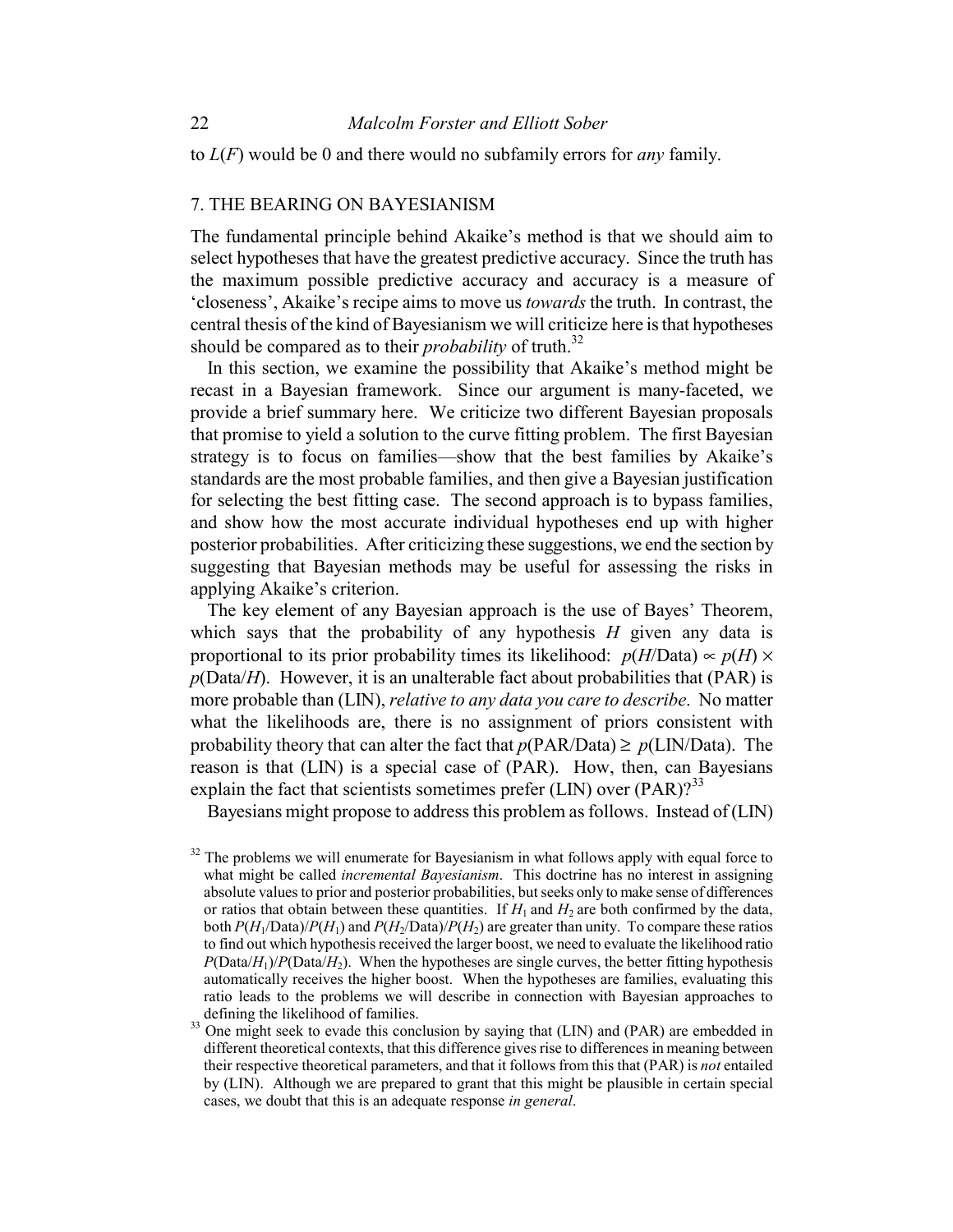and (PAR), let us consider (LIN) and (PAR\*), where (PAR\*) is some subset of (PAR) from which (LIN) has been removed. Since (LIN) and (PAR\*) are disjoint, nothing prevents us from ordering their prior probabilities as we see fit. In response, we note that this *ad hoc* maneuver does not address the problem of comparing (LIN) versus (PAR), but *merely changes the subject*. In addition, it remains to be seen how Bayesians can justify an ordering of priors for the hypotheses thus constructed and how they are able to make sense of the idea that families of curves (as opposed to *single* curves) possess well defined likelihoods.

Rosenkrantz [1977] and Schwarz [1978] independently argued for a proposal of the first kind—ignoring the problems of logical entailment, they seek to compare the *likelihoods* of *families* of curves.34 So consider some family of curves *F* with dimension *k*. The idea is to define the *average* likelihood of the family in terms of some prior weighting of the members of the family,  $p$ (Curve/*F*).<sup>35</sup>

If  $p$ (Curve/*F*) is *strictly* informationless, then it is easy to see that  $p$ (Data/*F*) = 0. Almost every curve in the family will be very far from the data. This means that if we accord equal weight to every curve in  $F$ , the average likelihood of  $F$ will be zero. What if we let  $p(\text{Curve}/F)$  be 'almost' informationless? This means that we divide the curves in the family into two subsets -- within one subset (which includes curves close to the data points), we let the weights be equal and nonzero; outside this volume, we let the weights be zero. We illustrate this proposal by returning to the examples of (LIN) and (PAR), where the error variance  $\sigma^2$  is known. For (LIN), we specify a volume  $V_1$  of parameter values for  $\alpha_0$  and  $\alpha_1$  within which the likelihoods are non-negligible. For PAR, we specify a volume  $V_2$  of parameter values for  $\beta_0$ ,  $\beta_1$ , and  $\beta_3$  with the same characteristic. If we let boldface  $\alpha$  and  $\beta$  range over curves in (LIN) and (PAR) respectively, the average likelihoods of those families then may be expressed approximately as follows:

> $p(\text{Data/LIN}) = (1/V_1)$   $\cdots$   $p(\text{Data}/\alpha, \text{LIN})$  d $\alpha$  $p(Data/PAR) = (1/V_2)$  [...]  $p(Data/\beta,PAR)$  d $\beta$ ,

where the integration is restricted to the subsets of curves with non-zero weights. Note that as larger and larger volumes are taken into account, the average likelihoods approach zero (as the weighting become more strictly informationless).

How are these two likelihoods to be compared? The volume  $V_1$  has two dimensions in parameter space; the volume  $V_2$  has three. Although Rosenkrantz

 $34$  They ignore the entailment problem by comparing only the likelihoods of families; they bracket the Bayesian comparison of *posterior probabilities*.

<sup>&</sup>lt;sup>35</sup> Here, the 'average likelihood' is an average over the members of a family of curves, and the Data are fixed. In contrast, the 'average log-likelihoods' we discussed in previous sections were averages of the log-likelihood of a *single* curve with respect to many (hypothetical) data sets.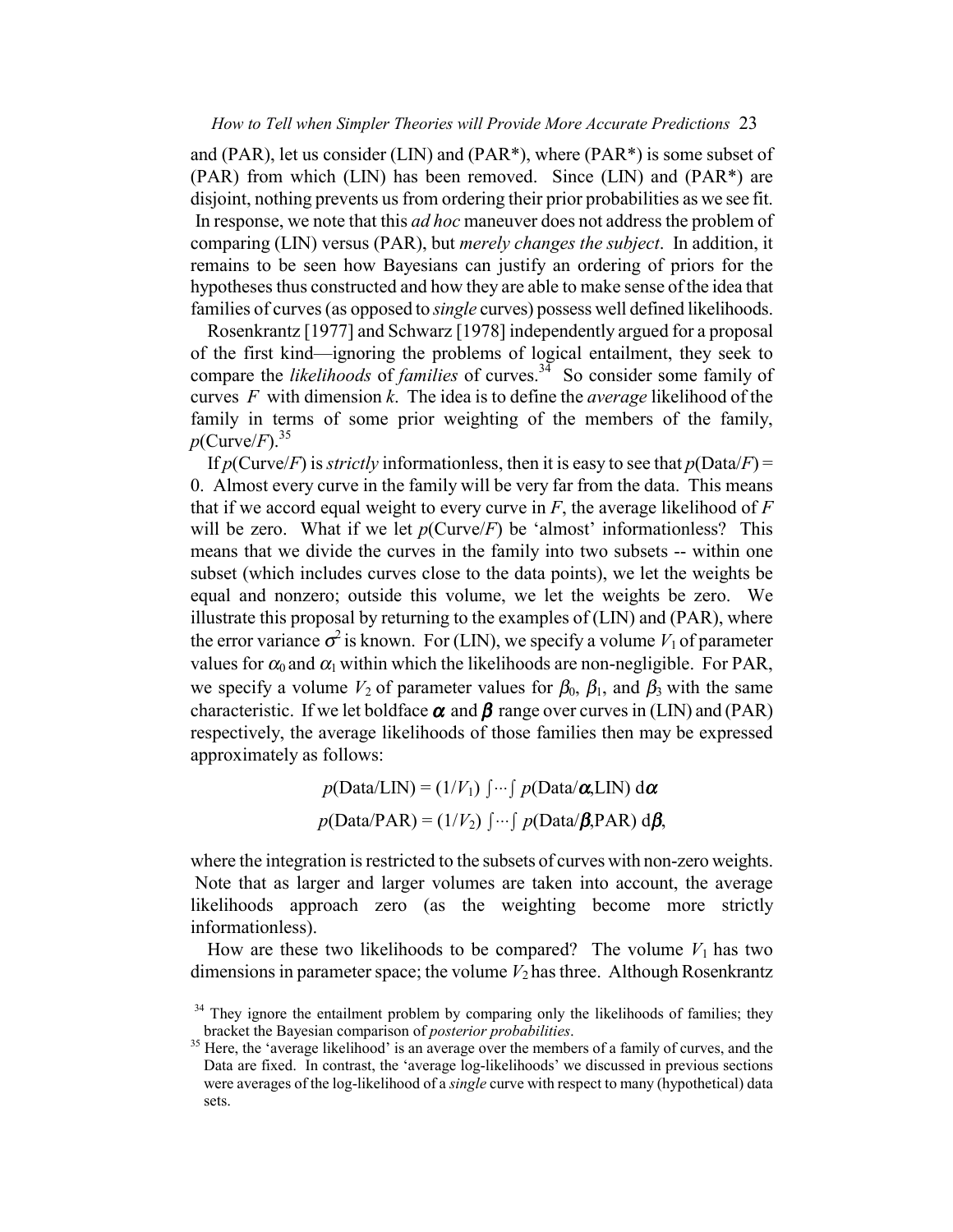[1977] and Schwarz [1978] do not formulate their analysis in terms of the volumes  $V_1$  and  $V_2$ , their proposal is equivalent to setting  $V_1 = V_2$ . This is one way to render commensurable the volumes of different dimensionality that appear in the likelihood expressions.<sup>36</sup>

The trouble is that the proposal is not *invariant under reparameterization*. Consider the following pair of equations:

$$
(LIN) \t Y = \alpha_0 + \alpha_1 X + \sigma U
$$

$$
(LIN') \tY = (\alpha_0')/3 + (\alpha_1'/2) X + \sigma U.
$$

These equations define exactly the same family of straight lines. Yet, the proposal entails that the latter has 6 times the average likelihood of the former.<sup>37</sup>

Let us now turn to another strategy that Bayesians might pursue in finding a solution to the weighting problem. This is to let  $p(\alpha/LIN)$  be equal to some informative probability  $p(\mathbf{\alpha}/\text{LIN},E_0)$ . Here the weighting scheme is a posterior probability, constructed on the basis of some evidence  $E_0$  that was acquired before the Data. The difficulty with this proposal is that it only pushes the problem back a step. One still has to make sense of the average likelihood  $p(E_0/LIN)$ . This requires us to evaluate quantities of the form  $p(\alpha/LIN)$ . Eventually, this must lead the Bayesian back to the quest for informationless (or almost informationless) priors, which we have discussed already.<sup>38</sup> In light of these considerations, we think it is highly questionable that this first Bayesian

$$
\int_{-\infty}^{\infty} f(x) \, \mathrm{d}x = 1 \; .
$$

Yet if we transform coordinates such that  $x' = 6x$ , while equating  $g(x')$  and  $f(x)$  for corresponding values of  $x$  and  $x'$ , we obtain

$$
\int_{-\infty}^{\infty} g(x') dx' = 6.
$$

<sup>38</sup> Nevertheless, Schwarz [1978] has pressed ahead and derived an interesting asymptotic expression for the average likelihood (with the *V* term omitted). Under conditions similar to those for Akaike's Theorem,

Log(Average Likelihood of  $F$ ) =  $\log p(\text{Data}/L(F)) - (\log N) k/2 + \text{other terms}$ , where  $L(F)$  is the maximum likelihood hypothesis in  $F$ ,  $N$  is the number of data, and  $k$  is the dimension of *F*. The 'other terms' are negligible for large *N*. The resulting recipe for model selection is often referred to as the Bayesian Information Criterion, or BIC for short. We will not evaluate the criterion here. But we deny that it is securely grounded in the Bayesian framework, for the reasons we have given. In that regard, it is interesting to note that the same criterion has been independently derived from quite different principles by Akaike [1977] and Rissanen [1978], [1989].

 $36$  The ad hocness of any such assumption is noted by Aitkin [1991], who refers his readers to Lindley [1957].<br><sup>37</sup> The reader can most easily grasp this result by considering the problem of integrating a

function  $f(x)$ , where  $f(x) = 1$  between the limits 0 and 1, and  $f(x) = 0$  elsewhere. Clearly,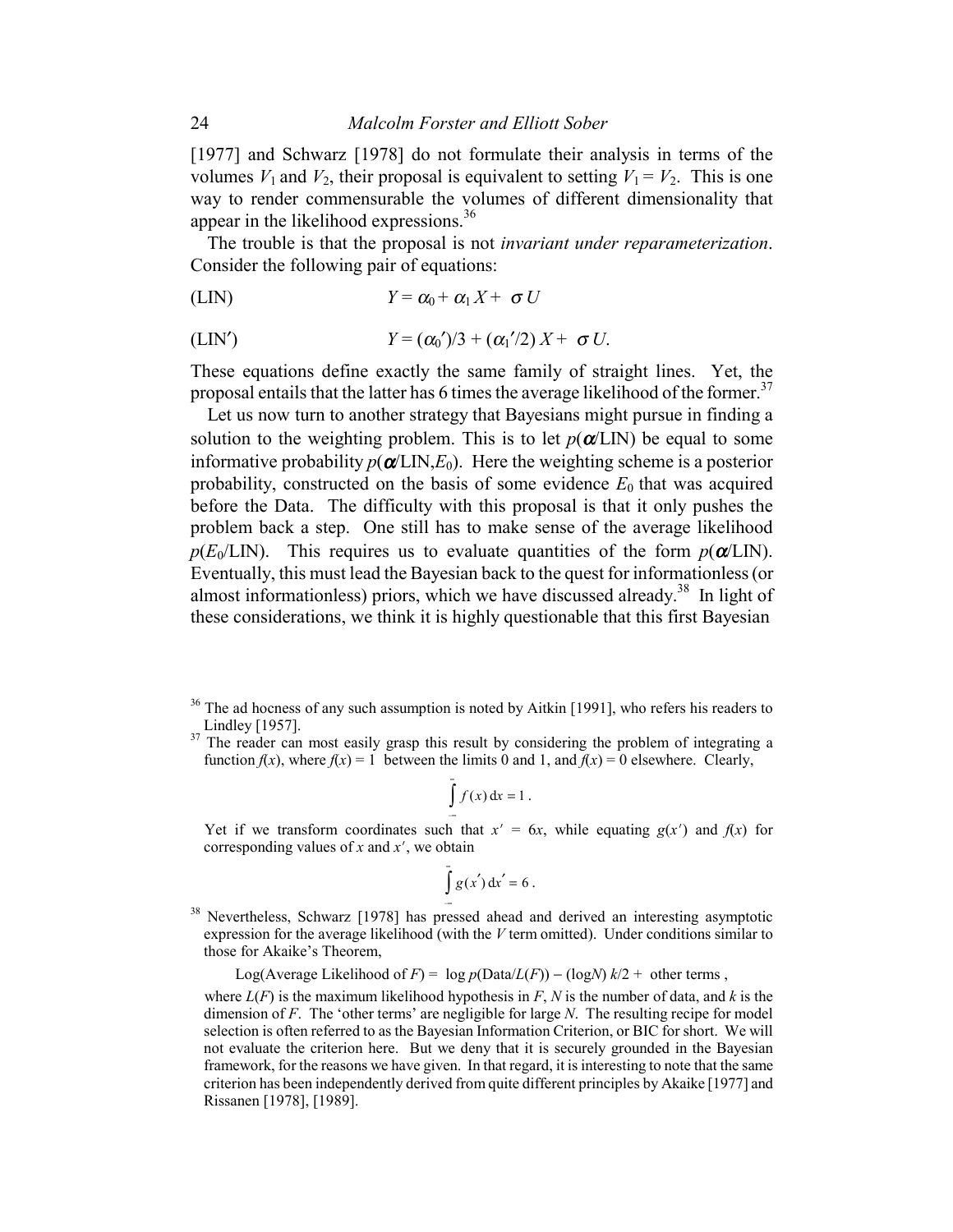approach—in which *families* of curves are the objects of investigation—can provide a satisfactory treatment of the curve fitting problem.<sup>39</sup>

So let us consider a Bayesian who compares the probabilities of *particular*  curves. The problem here is that there seems to be no principled way for estimated predictive accuracies to affect the estimated probability of their truth. For such a Bayesian is bound by Bayes' Theorem, which says that the posterior probability of such a particular hypothesis is proportional to the prior probability times the likelihood relative to the *total* evidence:

 $p$ (Curve/Data) =  $p$ (Curve)  $p$ (Data/Curve) / $p$ (Data).

The likelihood term, *p*(Data/Curve), simply measures the goodness-of-fit, so the only vehicle for including any estimate of the predictive value of the curve is in the prior probability, *p*(Curve). In order to replicate the Akaike result, we would need

$$
p
$$
(Curve) =  $p$ (Data)  $e^{-k}$ ,

where *p*(Data) is merely a normalization factor. But we do not see how a Bayesian can justify assigning *priors* in accordance with this scheme.

The problem is not avoided by adopting a subjectivist approach that eschews the need for objective justification. The problem is deeper than that. The trouble is that a *particular* curve, as opposed to a family of curves, cannot be assigned a value of *k on a priori grounds*. After all, any curve is a member of *many families* of different dimensions. While this problem for Akaike arises in the guise of the subfamily problem, the proposed solution was to distrust subfamilies that have a special relationship *with the data*. However, no comparable solution is available to the Bayesians because the determination of *k*  must be made independently of the data. Thus, Bayesians must find an entirely different kind of solution to the subfamily problem,

Log(Aitkin Average Likelihood of  $F$ ) = Log-likelihood( $L(F)$ ) – (k/2)log2.

 $39$  However, Aitkin [1991] has a different 'average likelihood' proposal, which allegedly solves the curve fitting problem. He computes the average by weighing each curve in the family by its *posterio*r probability *p*(Curve/Data), given *all* the available data. A theorem based on the same assumptions as Akaike's Theorem shows that:

Since log2 is less than 1 (the logarithms are to base *e*), Aitkin imposes less than 1/2 of Akaike's penalty for complexity. This is already an uncomfortable consequence because the Error Theorem shows that (PAR) will be chosen over (LIN) by Aitkin's criterion more often than not *even when (LIN) is true*. But the real problem is that the criterion is just 'pulled out of a hat.' What will families of greater average posterior likelihood provide for us? Will they tend to bring us closer to the truth, or give us more accurate predictions, or what? Aitkin provides no answers to these questions. Given that Aitkin's proposal does not have more fundamental principles to fall back on, how does he cope with the subfamily problem? There is no analogue to the Error Theorem for Aitkin because there is no sense in which average likelihood is in error if it is not estimating anything. Also see the commentaries immediately following Aitkin's paper, including one by Akaike.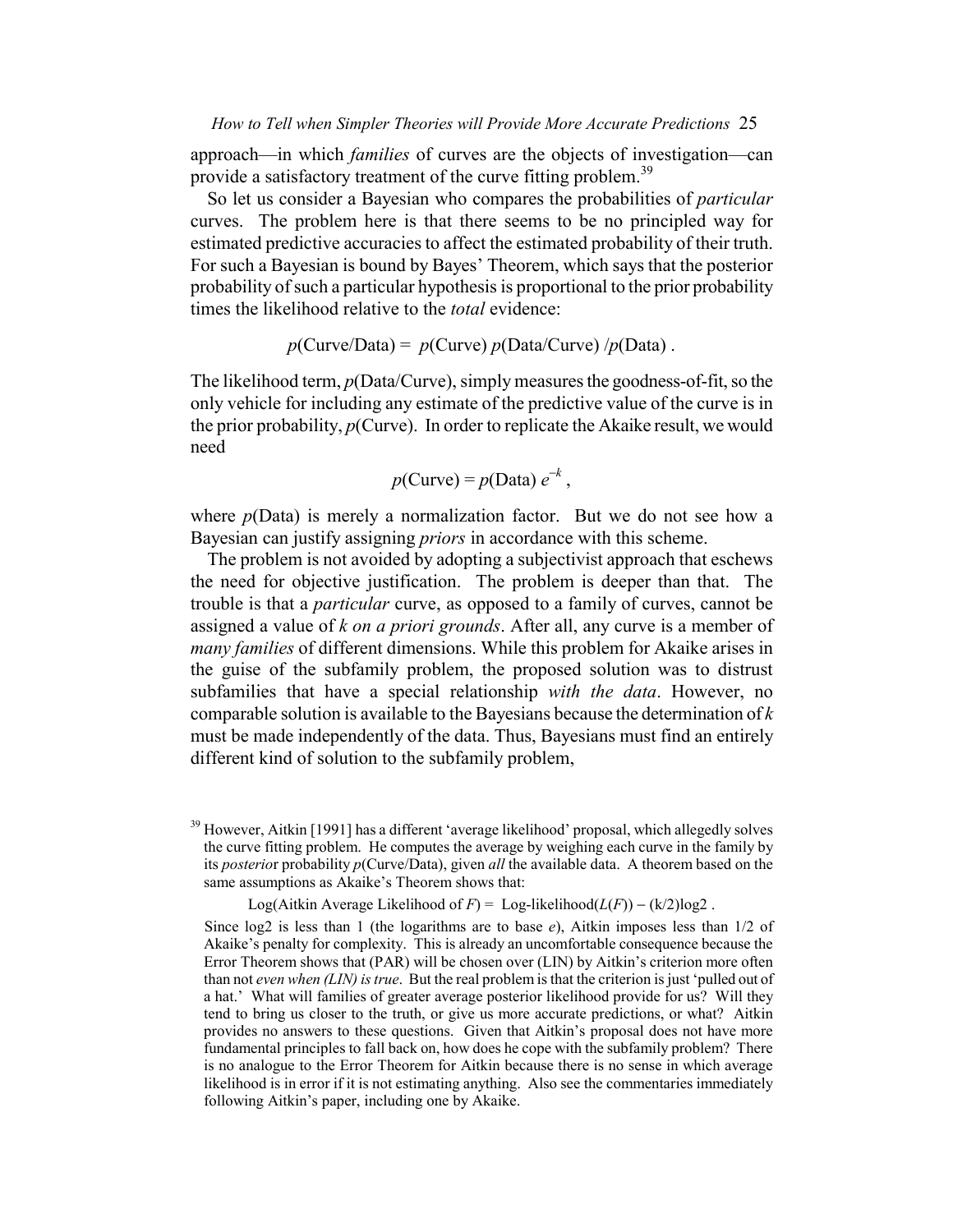and we fail to see how this can be done.<sup>40</sup>

Our diagnosis of the problem is that Bayesianism is unable to capture the proper significance of considering *families* of curves. We work with families because they deliver the most reliable estimates of the predictive accuracy of a few curves; namely their best fitting cases. There is no reason to suspect that such an enterprise can be construed as maximizing the probability that these best fitting cases are true. Why should we be interested in the *probability* of these curves' being true, when it is intuitively clear that no curve fitting procedure will ever deliver curves that are *exactly* true? If we have to live with false hypotheses, then it may be wise to lower our sights, and aim at hypotheses that have the highest possible *predictive accuracy*. Thus, the brand of Bayesianism most popular amongst philosophers is founded on too narrow a conception of the scientific enterprise.<sup>41</sup>

Having said all that, we do not draw the rash conclusion that Bayesian methodology is irrelevant to Akaike's new predictive paradigm. There are many Bayesian solutions to practical statistical problems. However, Akaike's reconceptualization of statistics does recommend that the *foundations* of Bayesian statistics require rethinking.<sup>42</sup> A positive suggestion may be that Bayesian methods can help determine the probability that one hypothesis is more predictively accurate than another. In that way, Bayesian methods might be usefully brought to bear on the problem of assessing the *reliability* of estimated accuracies, for that appears to be an important and open area of research.

# 8. EMPIRICISM AND REALISM

One virtue of our approach is that it makes clear what the simplicity of a curve has to do with the reasons one might have for believing it. Popper [1959] argued that simpler curves are more falsifiable; Sober [1975] suggested that simpler curves are more informative. These proposals, and others like them,<sup>43</sup> make it

 $40$  In this respect, we think it is instructive to consider the recent attempt by Jefferys and Berger [1992] to provide a Bayesian rationale for Ockham's razor. We criticize their proposal in Sober and Forster [1992].

<sup>&</sup>lt;sup>41</sup> It is easy to construct examples which show that maximizing probability of truth is different from maximizing closeness to the truth. A common example is the use of averages to estimate a discrete number, say the number of children in an American family. An estimate of 1.9 children has less probability of being true in any case than an estimate of 2, but may be predictively more accurate nevertheless.<br><sup>42</sup> Akaike [1985] shows how the rule of Bayesian conditionalization, as a method of updating

probabilities, may be understood in terms of maximizing expected predictive accuracy.<br><sup>43</sup> Turney [1990] demonstrates that simpler families of curves are more *stable*. Roughly, the

instability of a family of curves, relative to the data, is the expected 'distance' (measured by the SOS) of a new best fitting curve from the old best fitting curve when the data are perturbed in accordance with the *known* error distribution. Turney's measure of instability takes one step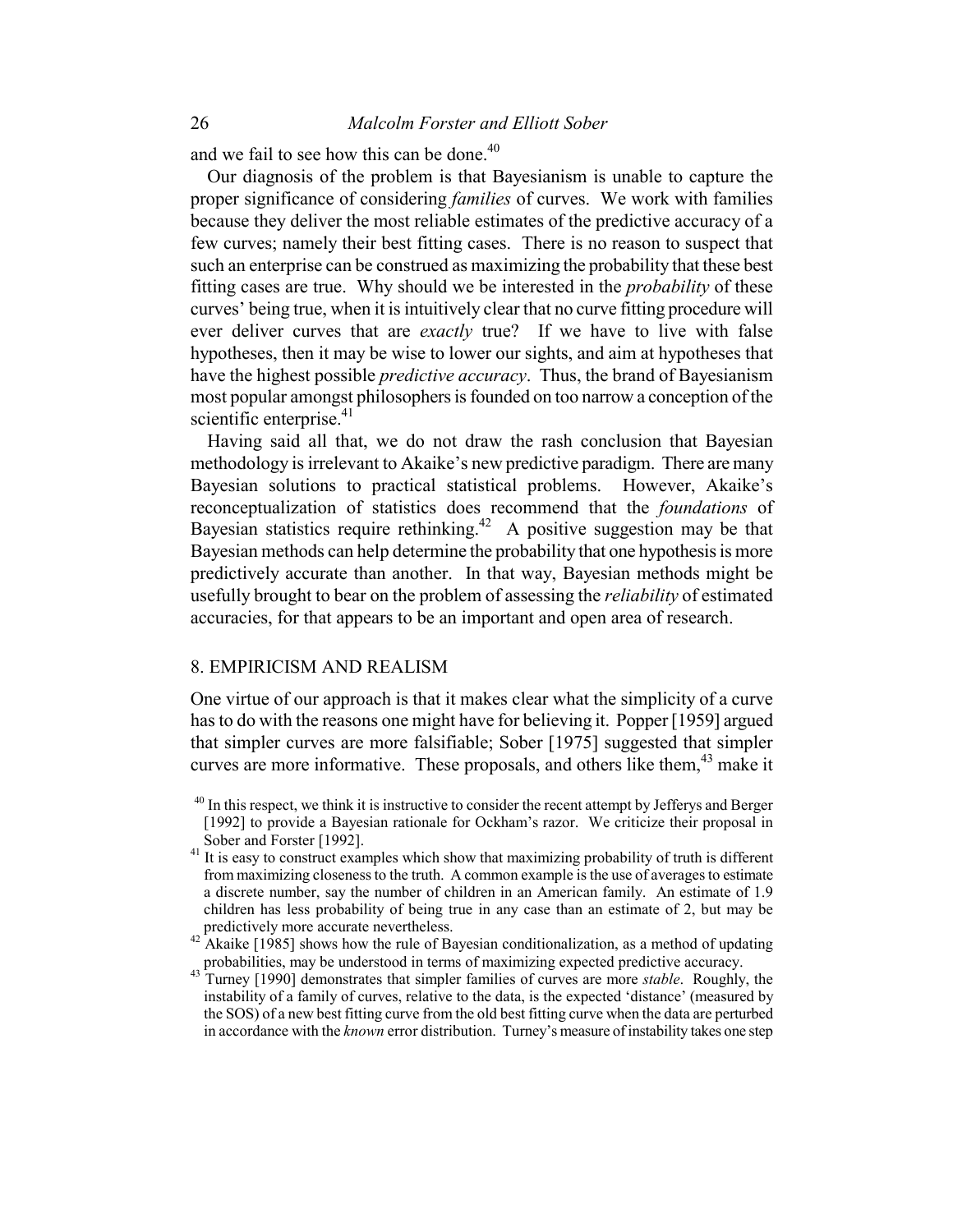difficult to say why one ought to believe simpler curves rather than their more complex competitors. In contrast, the analysis we have proposed greatly simplifies the task of justification. When a simpler curve is more plausible than its more complex alternatives, this is because it has a higher estimated predictive accuracy.

We believe that our account of curve fitting is good news for empiric*ism*, although it does not accord with what has been said by many empiric*ists*. The idea that some *sui generis* criterion of simplicity is relevant to judging the plausibility of hypotheses is deeply inimical to empiricism. For empiricism, hypothesis evaluation should be driven by data, not by *a priori* assumptions about what a 'good' hypothesis should be like. Empiricists often take this point to heart and conclude that simplicity is a merely pragmatic virtue, one having to do with the usefulness of hypotheses, but not with their plausibility (*cf*. *e.g*., Van Fraassen [1980], pp. 87-89). The embarrassing thing about this dismissal of simplicity is that it applies not just to highly theoretical hypotheses, but to quite mundane empirical generalizations of the sort that figure in some curve fitting problems. In these contexts, skepticism about simplicity threatens to lead the empiricist down the garden path to skepticism about induction (Sober [1990a]). Empiricists therefore should welcome the idea that curve fitting does not require a *sui generis* criterion of simplicity. This does not show that some form of radical empiricism is true. Rather, we draw the more modest conclusion that *the data tell you more than you may have thought*. 44

Although our goal has been to show how the simplicity of a curve can reflect important facts about its predictive accuracy, we do not claim that all uses of simplicity and parsimony in science reduce to purely evidential considerations. We do not deny that scientists often have pragmatic reasons for using simpler curves instead of more complex ones. However, we would insist that these pragmatic considerations not be confused with evidential ones. Monolithic theories about simplicity and parsimony—which claim that these considerations are *never* evidential or that they are *never* merely pragmatic—should be replaced by a more pluralistic approach. At least in the context of the curve fitting problem, Akaike's technical result provides a benchmark that identifies the degree to which simplicity has evidential significance. Any further weight accorded to simplicity, we suspect, derives from pragmatic considerations.

Our analysis supports the idea that the simplicity of a family of curves is an

 $\overline{a}$ 

towards estimating the degree of overfitting, as we have characterized it. However, in our opinion, his paper does not show why stability should be relevant to the question of what to believe. We also note that Turney leaves open the justification for trade offs between simplicity and goodness-of-fit. Akaike's Theorem is more general than Turney's theorem in any case—it is not restricted to the standard curve fitting situation, and does not assume a

*known* error variance.<br><sup>44</sup> For the bearing of this thesis on traditional arguments against the existence of component forces in Newtonian physics, see Forster [1988b].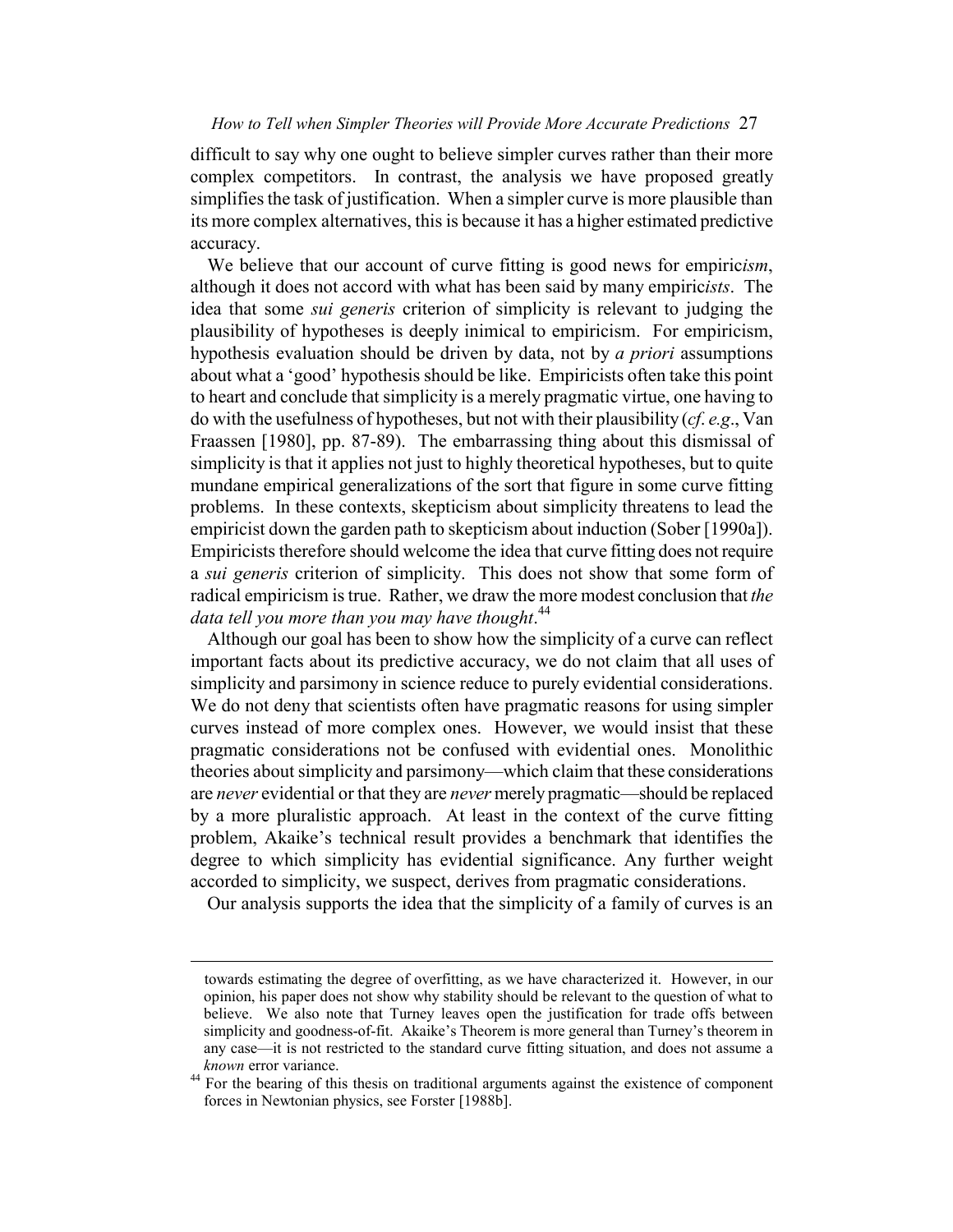epistemic epiphenomenon.<sup>45</sup> Sometimes simpler curves are to be preferred over more complicated ones, but the reason for this is not that simplicity is an epistemic end-in-itself. At other times, more complex curves are to be preferred over simpler alternatives, but this is not because the irreducible demands of simplicity are overwhelmed by more weighty considerations of some other sort. Whether a simpler curve is preferable to some more complex alternative, or the reverse is true, has nothing to do with simplicity and everything to do with predictive accuracy.

Our brand of empiricism is not antithetical to the realist view that science *aims*  at the truth, $46$  in the same sense that archers aim at the bull's-eye even when they have no hope of hitting it. In the past, the curve fitting problem has posed a dilemma: Either accept a realist interpretation of science at the price of viewing simplicity as an irreducible and *a prioristic* sign of truth and thereby eschew empiricism, or embrace some form of anti-realism. Akaike's solution to the curve fitting problem dismantles the dilemma. It now is possible to be a realist and an empiricist at the same time.

Popper [1968] initiated a realist program that takes the 'disastrous metainduction<sup>'</sup> (Laudan [1984]) seriously - all of our scientific theories in the past have been false, so it is likely that all of our theories in the future will also be false. Even granting this prediction of failure, it may make sense to claim that our theories *aim* at the truth if we could (1) define a measure of closeness-to-the-truth, and (2) show how theory choice could be viewed as implementing some method that would, more often than not, take us closer to the truth. Proposed solutions to the problem of defining verisimilitude have never gained wide acceptance,  $47$  and the second part of the programme is seldom discussed.

We have already described predictive accuracy as a measure of closeness to

<sup>&</sup>lt;sup>45</sup> This thesis complements the view of parsimony developed in Sober [1988b], [1990b]. It also might be formulated in terms of the idea of *screening off*: Simplicity is correlated with plausibility, but only because simplicity also is correlated with predictive accuracy. Once the estimated predictive accuracy of a hypothesis is held fixed, its simplicity has nothing further to contribute to an assessment of its plausibility.

<sup>&</sup>lt;sup>46</sup> We do not claim that this is the *only* aim of science. We agree with sociologists of science that a complete account of the *practice* of science must include an account of pragmatic and social values. Modern theories of decision making are well equipped to model scientific practice in terms of pragmatic, social, and evidential considerations, in a way that is compatible with realism (Hooker [1987]). However, we do oppose those extremists who believe that internal evidential considerations play no role in the social dynamics of science.

believe that internal evidential considerations play no role in the social dynamics of science. 47 Popperís original definition of verisimilitude was formulated in terms of the *deductive*  consequences of theories; fatal flaws were detected independently by Tichý [1974] and by Miller [1974]. Tichý [1974] presents an alternative definition of his own, which Miller [1974] shows to be language dependent. Miller [1975] also argues that the intuitive notion of accuracy of prediction is also subject to the same kind of language variance. Good's [1975] reply to Miller's paper contains a brief explanation of why a probabilistic definition of accuracy, like Akaike's, is not susceptible to Miller's objection. See Forster [1992a] for further discussion.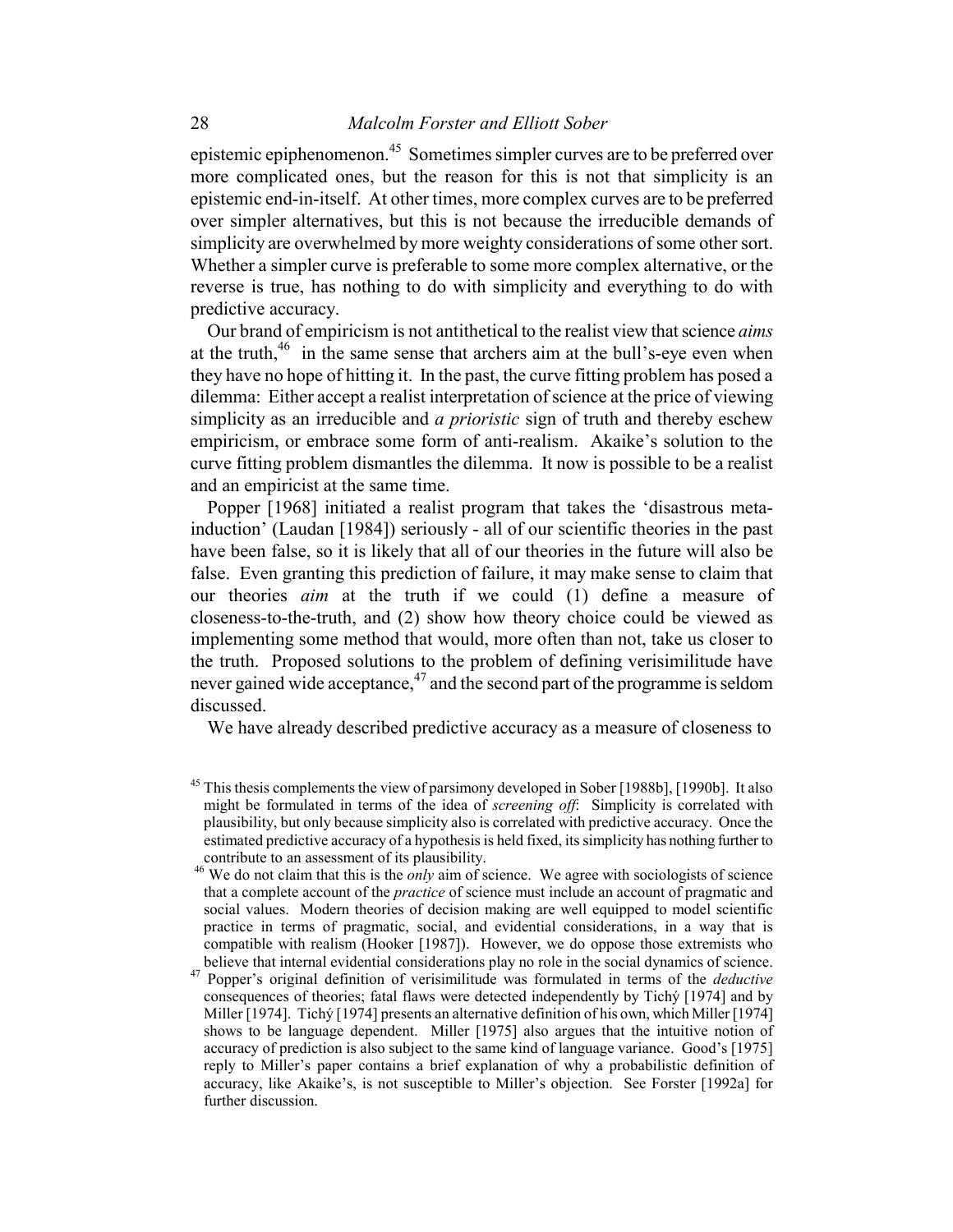the truth. To that extent, Akaike's approach revitalizes Popper's programme.<sup>48</sup> However, we suspect that those neo-Popperians who seek some grand metaphysical definition of closeness to the truth will be disappointed with a notion of predictive accuracy defined by reference to a specified domain of inquiry.49 Nonetheless, we are convinced that any definition of verisimilitude must be limited in this way if we are primarily interested in epistemological questions. In any event, the important point is that Akaike's Theorem lays the epistemological foundation for our progress towards the truth in this domainrelative sense.

In spite of our sympathy for Popper's quest for a concept of verisimilitude, we nonetheless reject hypothetico-deductivism, on which the Popperian programme is founded.<sup>50</sup> The hypothetico-deductivist strategy has been to adopt an idealized model of science in which there are no probabilistic errors in the data, to use this error-free idealization to solve various philosophical problems, and then to add an account of error as an afterthought.<sup> $51$ </sup> Our analysis suggests that many central problems in the philosophy of science are not decomposable in this way. Simplicity and unification are relevant to our judgments about what is truth-like only to the extent that observing and inferring are subject to error.

#### 9. APPENDIX A: THE ASSUMPTIONS BEHIND AKAIKE'S THEOREM

There are three kinds of assumption behind the proof of Akaike's Theorem. First, there is a 'uniformity of nature' assumption that says that the true curve, whatever it is, remains the same for both the old and the new data sets considered in the definition of predictive accuracy. The second kind of assumption consists of mathematically formulated conditions that ensure the ëasymptotic normalityí of the likelihood function (*viz*. the likelihood viewed as a function of parameter values). These assumptions contribute to proving various central limit theorems in mathematical statistics. The final assumption is that the sample size (the amount of data) is large enough to ensure that the likelihood function will approximate its asymptotic properties. It is the second assumption that requires the most explaining. We first say what the 'normality' assumption

 $48$  This perspective also is relevant to Cartwright's [1983] argument that the proliferation of mutually incompatible models in physics is a reason to reject realism. This is an embarrassment to a realist who interprets all (viable) models as true. On the other hand, our brand of realist is only interested in interpreting hypotheses as being more or less

close-to-the-truth. A plurality of models is conducive to a more modest realist programme.<br><sup>49</sup> We note in this connection that there are philosophical issues raised by the concept of prediction that are not addressed by A

prediction that are not addressed by Akaike 5 notion of predictive accuracy.  $\frac{1}{2}$  Note that hypothetico-deductivism, as we understand it, is not rescued by the fact that *probabilistic* assertions about future data are deduced from scientific hypotheses. For hypothetico-deductivism demands that at least some of the deductive consequences of our theories are *observations*, but we do not observe probabilities.<br><sup>51</sup> See Forster [1994] for a discussion of how this bears on Hempel's raven paradox.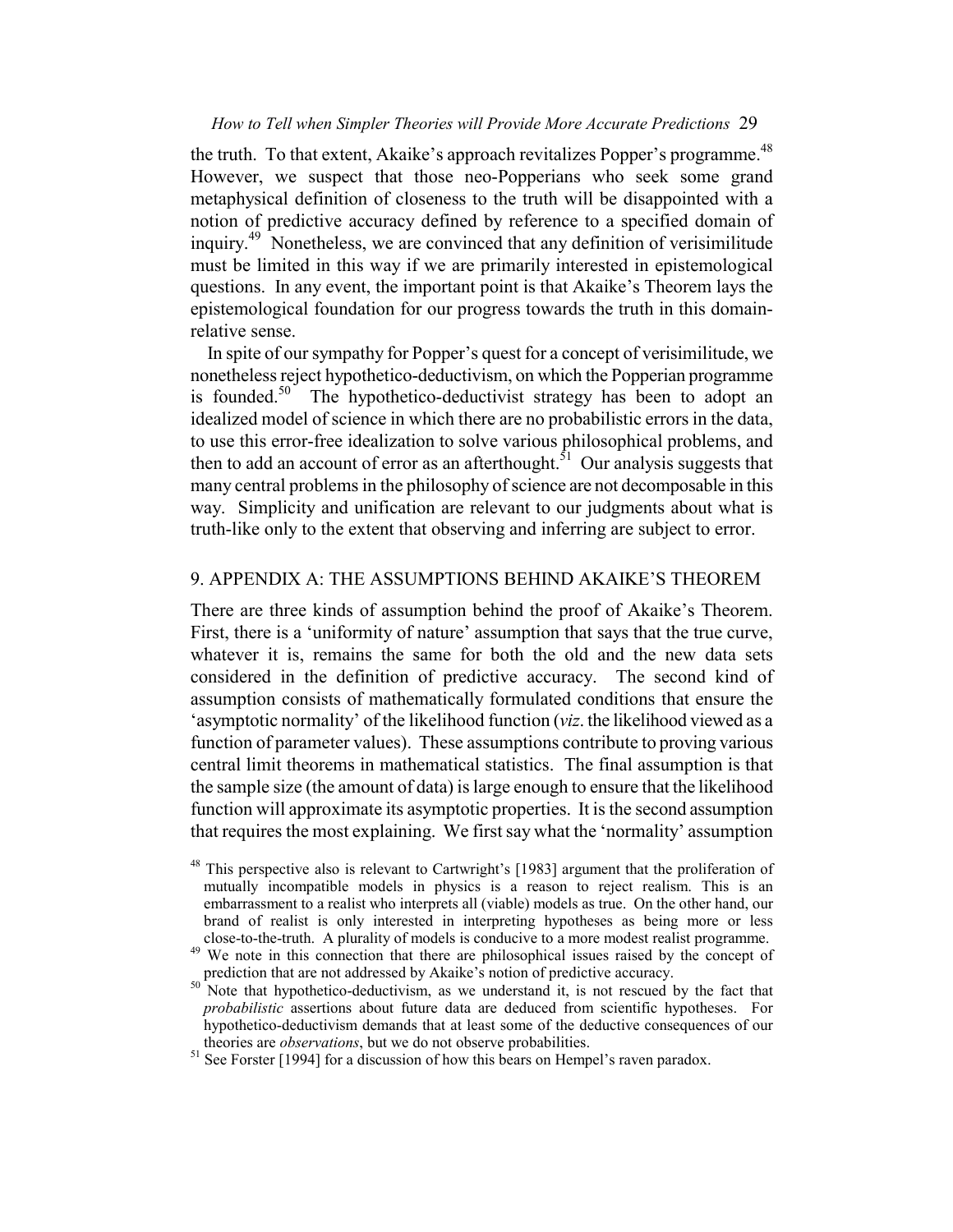is, and describe the pivotal role it has played in statistics.

The normal, or Gaussian, probability distribution is easily recognized in its one dimensional form by its characteristic bell shape. In its more general multivariate form, the normal distribution has come to play a pivotal role in experimental and theoretical statistics. In experimental statistics, error distributions (in the estimation of parameter values) are found to be approximately normal, especially for large data sets. According to Cramér  $(1946)$ , p.231), 'Such is the case, e.g., with the distributions of errors of physical and astronomical measurements, a great number of demographical and biological distributions, etc.<sup>7</sup> In fact, the assumption that measurement errors are normally distributed around a mean value is so widespread in science that it is often referred to as *the law of errors*. On the theoretical side, 'the central limit theorem affords a theoretical explanation of these empirical facts.' In a somewhat humorous tone, Cramér ([1946], p.232) sums up by quoting Lippman as saying: ëeveryone believes in the law of errors, the experimenters because they think it is a mathematical theorem, the mathematicians because they think it is an experimental fact,' and adds that 'both parties are perfectly right, provided that their belief is not too absolute.

Mathematically, these assumptions are difficult to state explicitly, not just because they are mathematically esoteric, but also because there are various ways in which the assumptions may be weakened (see Cramér [1946]). For this reason, mathematical statisticians almost always vaguely refer to the assumptions as 'certain regularity conditions.' They would certainly not make the brazen claim that these conditions hold for all real scientific models, and we follow their lead here. However, we do wish to say that the conditions are not unduly restrictive. There is no need to assume that the error distributions associated with the observational data are themselves approximately bell-shaped. The standard coin tossing example illustrates the point. The assumed 'error' distribution is the binomial distribution (the probability getting the high value is *p*, while the probability of the low value is  $(1-p)$ , yet the distribution for the *p*-estimates is asymptotically normal. The second point is that asymptotic normality is not restricted to models that are linear in their parameters. For example, suppose that the product  $\alpha \beta$  occurs in one of the equations of the model. If  $\hat{\alpha}$  and  $\hat{\beta}$  are their maximum likelihood estimates and the values of  $\alpha$ and  $\beta$  are sufficiently close to these estimates, then we may write:  $\alpha \beta = (\hat{\alpha} + \hat{\beta})$  $(\Delta \alpha)(\hat{\beta} + \Delta \beta) \approx \hat{\alpha} \hat{\beta} + \hat{\alpha} \Delta \beta + \hat{\beta} \Delta \alpha$ . Here,  $\hat{\alpha}$  and  $\hat{\beta}$  are constants, and the nonlinear product is now linear in the new, transformed, parameters  $\Delta \alpha$  and  $\Delta \beta$ . This approximation will be valid because the region of non-negligible likelihoods becomes more narrowly concentrated around the best estimates as the sample size increases. The same argument applies to other sufficiently smooth nonlinear equations, such as  $Y = \sin(\alpha X + \beta)$ , and so on.

Perhaps the most restrictive assumption is that the sample size be large. This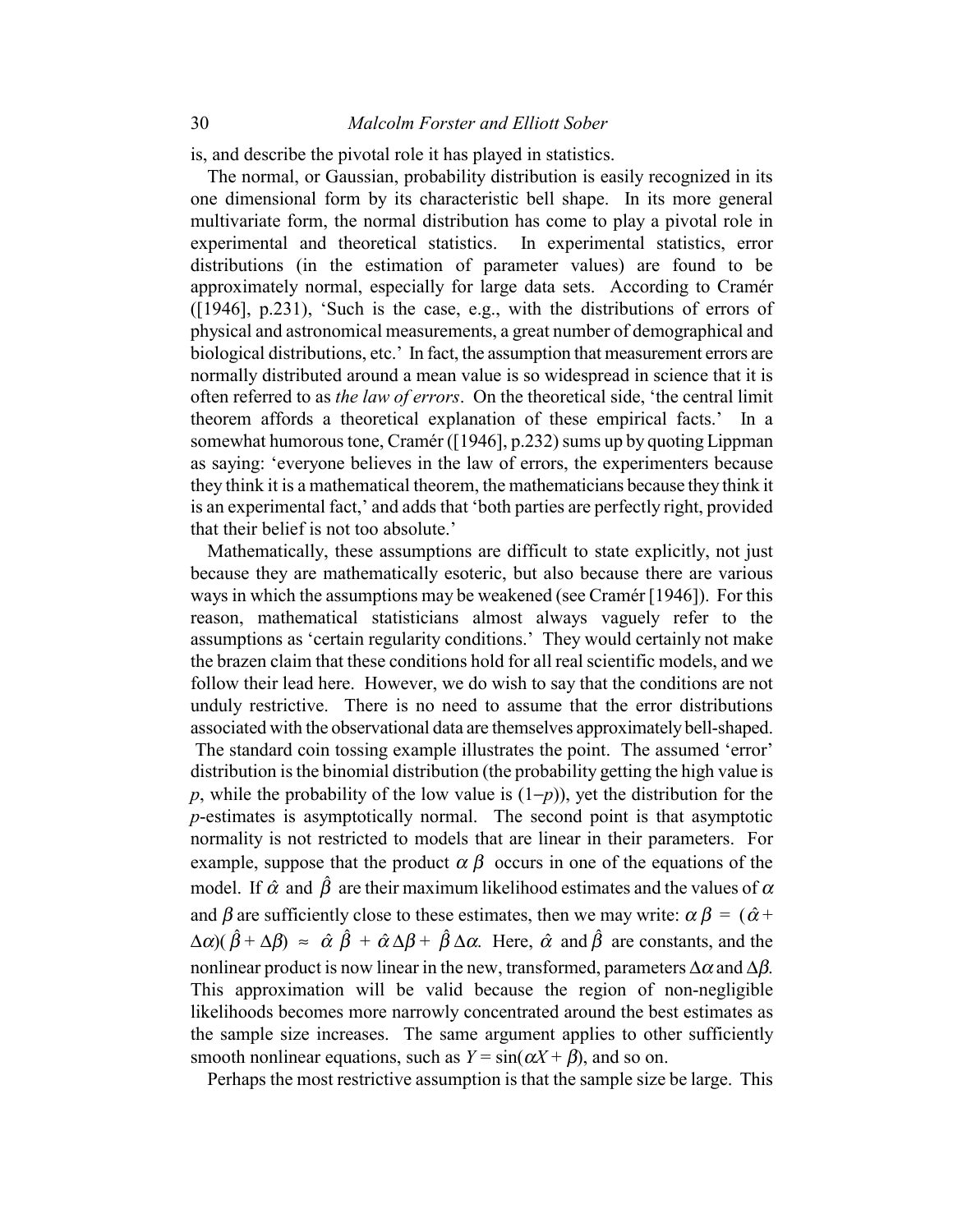does not mean merely that the *total* data set is large, but that there is enough data within the domain of each parameter. For example, the approximate normality of the model  $M_1$  and  $M_2$  in Section 3 requires that *both* of the data sets  $D_1$  and  $D_2$ are sufficiently large.

# 10 APPENDIX B: A PROOF OF A SPECIAL CASE OF AKAIKE'S THEOREM

Suppose that we are sampling from a target population of values of a random variable *X* (e.g. the population of possible measurements of the mass of an object) with mean  $\mu^*$  (the true mass) and variance  $\sigma^2$  (the error of measurement). where the true probability distribution  $p$  for the values  $x$  of the random variable *X* is normal, or Gaussian. That is,

$$
p(x) = \frac{1}{\sqrt{2\pi\sigma^2}} \exp\left[-\frac{1}{2\sigma^2}(x-\mu^*)^2\right].
$$

Now consider a hypothesis ('curve') that (falsely) asserts that the mean is  $\mu$ . The hypothesis in question asserts that the probability distribution for measured values of *X* is

$$
q(x) = \frac{1}{\sqrt{2\pi\sigma^2}} \exp \left[-\frac{1}{2\sigma^2} (x - \mu)^2\right].
$$

Hypotheses like *q*(*x*) form a *family* of hypotheses, each of which corresponds to a particular value of the parameter  $\mu$ . Thus, it is notationally convenient to denote the hypothesis itself by  $\mu$ . (It will be clear from the context when  $\mu$  is the parameter, the parameter value, or the hypothesis in the family corresponding to a parameter value.) The simplicity of a family of hypotheses (referred to by statisticians as a *model*) is measured by the number of adjustable parameters; in this case there is only one  $(\mu)$ .

If we accept this family of hypotheses, the next step is to find the best fitting hypothesis, and this is the hypothesis that confers the highest probability (density) on the data (i.e. has the maximum likelihood out of all the members of the family). We denote the maximum likelihood hypothesis (which is also



FIGURE 5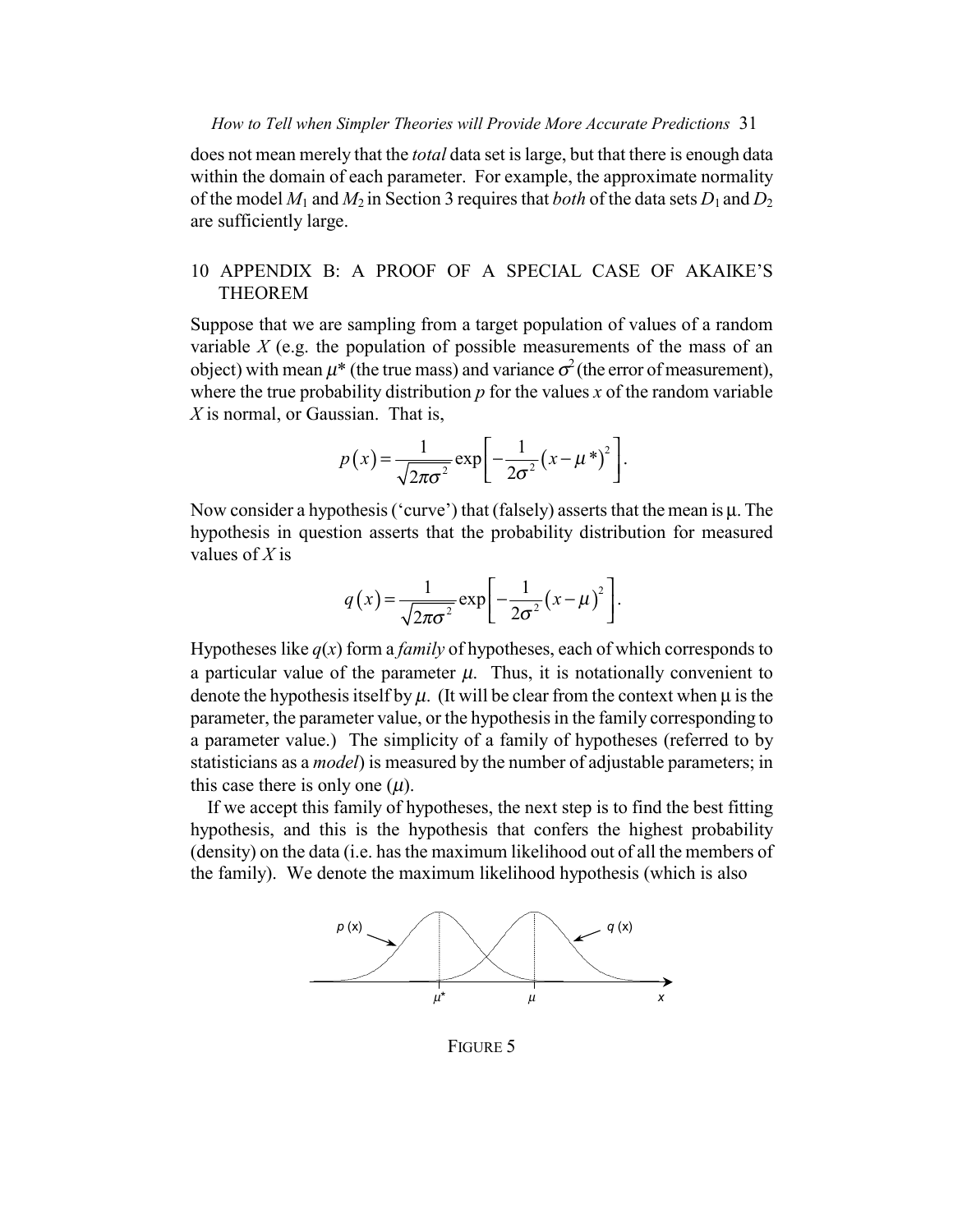the maximum log-likelihood hypothesis) by  $\hat{\mu}$ . How will  $\hat{\mu}$ , obtained from past data, fare in the prediction of new data drawn from the same population? For any *particular* datum *x*, we might measure the accuracy with which it is predicted by its goodness-of-fit; viz. the log-likelihood, log  $p(x)$ . But we are really interested in the 'average datum' drawn from the population, so we define the *predictive accuracy* ( $A$  for 'accuracy') of an arbitrary hypothesis  $\mu$  to be:  $A(u) =$ <sup>df</sup>  $E^*(\log q(x))$ ,

where  $q(x)$  is the probability distribution in the family corresponding to the parameter value  $\mu$ , and  $E^*$  is the expected value calculated with respect to the true hypothesis  $(\mu^*)$ . That is,

$$
A(\mu) = \int_{-\infty}^{\infty} p(x) \log q(x) dx.
$$

Note that  $A(\mu)$  is the expected log-likelihood *per datum* for a data set of arbitrary size *N*. From the diagram, it is intuitively clear that a distribution  $q(x)$  with central point  $\mu$  that is far from the true value  $\mu^*$  is not going to do so well in predicting data randomly sampled from the true population. By the same token,  $p(x)$  is going to do the best job of fitting the data it generates. The following result gives this intuitive fact a quantitative representation:

$$
A(\mu) = A(\mu^*) - \frac{1}{2}(\mu - \mu^*)^2/\sigma^2. \tag{1}
$$

*Proof*: The log of

$$
\exp\left[-\frac{1}{2\sigma^2}(x-\mu)^2\right]
$$

is clearly equal to

$$
- \frac{1}{2} (\mu - \mu^*)^2 / \sigma^2.
$$

But,

$$
(x - \mu)^2 = (x - \mu^* - (\mu - \mu^*))^2 = (x - \mu^*)^2 - 2(x - \mu)(\mu - \mu^*) + (\mu - \mu^*)^2.
$$

When we take expectations and simplify the result follows. This completes the proof.

Since (1) holds for any hypothesis in the family, it surely holds for the hypothesis that best fits the past data. Thus,

$$
A(\hat{\mu}) = A(\mu^*) - \frac{1}{2}(\mu - \mu^*)^2 / \sigma^2.
$$

While interesting, this result is still epistemologically unhelpful because we don't know  $A(\mu^*)$  and we don't know the value of  $\mu^*$ . The second problem is surmounted in the following way. We may estimate  $A(\hat{\mu})$  by the expected value of the right hand side, where the expected value is taken over the maximum likelihood estimate  $\hat{\mu}$ . That is,

Estimate of 
$$
A(\hat{\mu}) = E^* \left[ A(\mu) - \frac{1}{2} (\hat{\mu} - \mu^*)^2 / \sigma^2 \right]
$$
.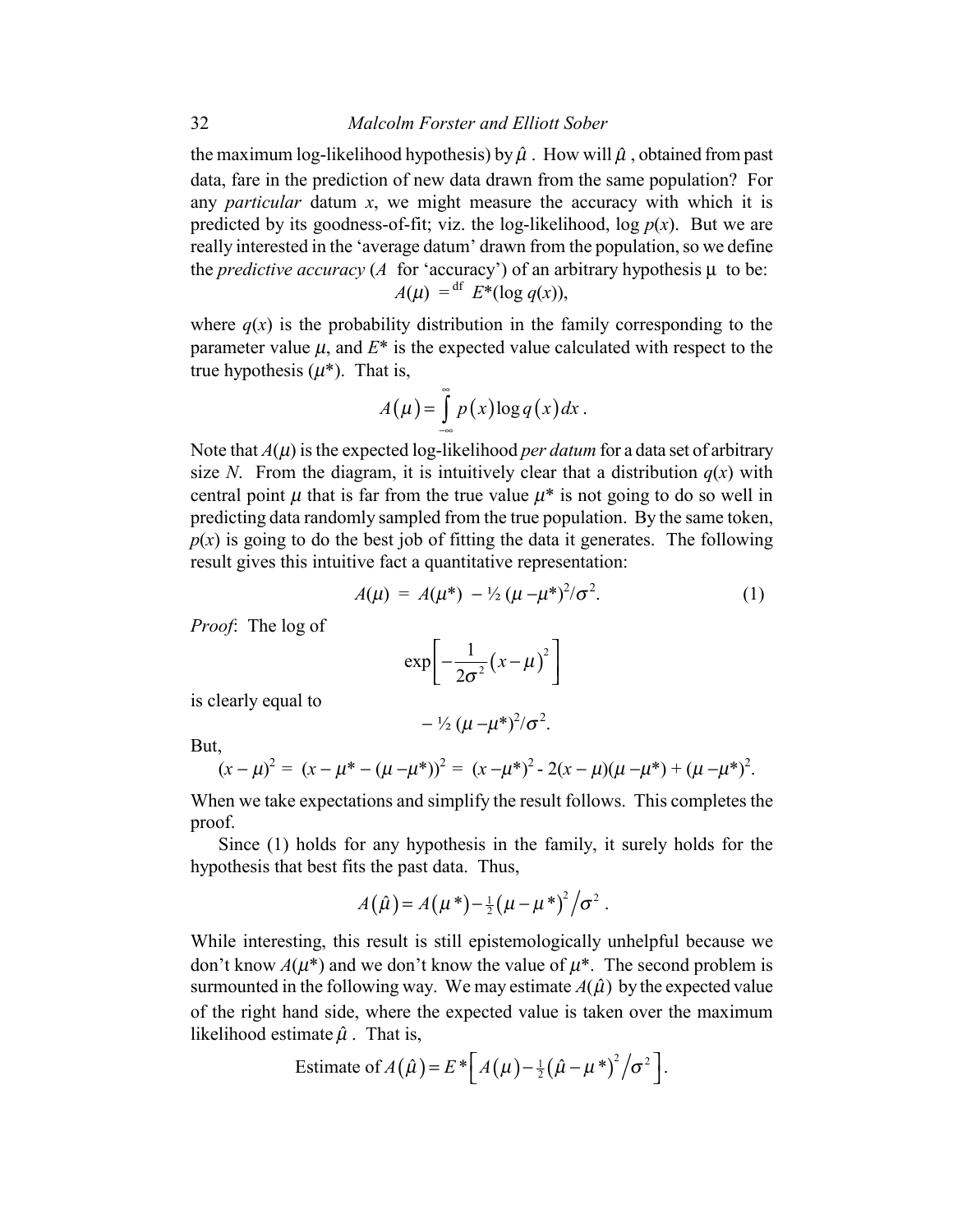But the *central limit theorem* tells us that the expected sum of squared deviations of an estimate of  $\mu$  from its true value is just  $\sigma^2/N$ , where N is the number of data in the sample from which the estimate is taken (the number of 'past data'). Thus, we have

Estimate of 
$$
A(\hat{\mu}) = A(\mu^*) - \frac{1}{2}N
$$
. (2)

The only remaining problem is to estimate  $A(\mu^*)$ . Again the qualitative facts are clear. If  $\hat{\mu}$  is the best fitting hypothesis relative to past data, then it fits the past data better than any other hypothesis (by definition), and therefore it fits better than  $\mu^*$ . Thus, if  $l(\hat{\mu})$  is the log-likelihood of the best fitting hypothesis, then  $l(\hat{\mu}) > l(\mu^*)$  and  $E^*$  ( $l(\hat{\mu})/N$ )  $> E^*$  ( $l(\mu^*)/N$ )  $=$  <sup>df</sup>  $A(\mu^*)$ . The question as to *how much* greater is answered by the following result (without proof):

$$
A(\mu^*) = E^* (l(\hat{\mu})/N) - \frac{1}{2} / N. \tag{3}
$$

If we now combine (2) and (3) we get:

Estimate of  $A(\hat{\mu}) = E^* (l(\hat{\mu}) - 1) / N$ .

Since  $l(\hat{\mu})$  −1 is clearly an unbiased estimate of  $E^*(l(\hat{\mu})-1)$ , we finally arrive at the main result, as it applies to this example:

*Akaike* [1973]: Estimate of  $A(\hat{\mu}) = (1/N)[l(\hat{\mu}) -1]$ .

That is, if we are interested in the predictive accuracy of the best fitting hypothesis from the family, we should not judge its accuracy by its goodness-of-fit, for that estimate is usually biased towards being too high. An *unbiased* estimate is obtained by using a *corrected* measure of goodness-of-fit.

The important fact is that this result generalizes (surprisingly well) to a variety of conditions, and to examples of models with many adjustable parameters. If *k*  is the number of adjustable parameters in a model, then we may state Akaike's theorem in its general form:

*Akaike* [1973]: Estimate of  $A(\hat{\mu}) = (1/N)[l(\hat{\mu}) - k]$ .

This is the formula that quantifies the trade-off between simplicity (the number of adjustable parameters) and goodness-of-fit (the maximum log-likelihood).

> *Department of Philosophy University of Wisconsin, Madison* 53706

#### REFERENCES

AITKIN, M. [1991]: 'Posterior Bayes Factors.' Journal of the Royal Statistical Society. *B* 1: 110-128.

AKAIKE, H. [1973]: 'Information Theory and an Extension of the Maximum Likelihood Principle.<sup>'</sup> B. N. Petrov and F. Csaki (eds.), 2nd International Symposium on *Information Theory*: 267-81. Budapest: Akademiai Kiado.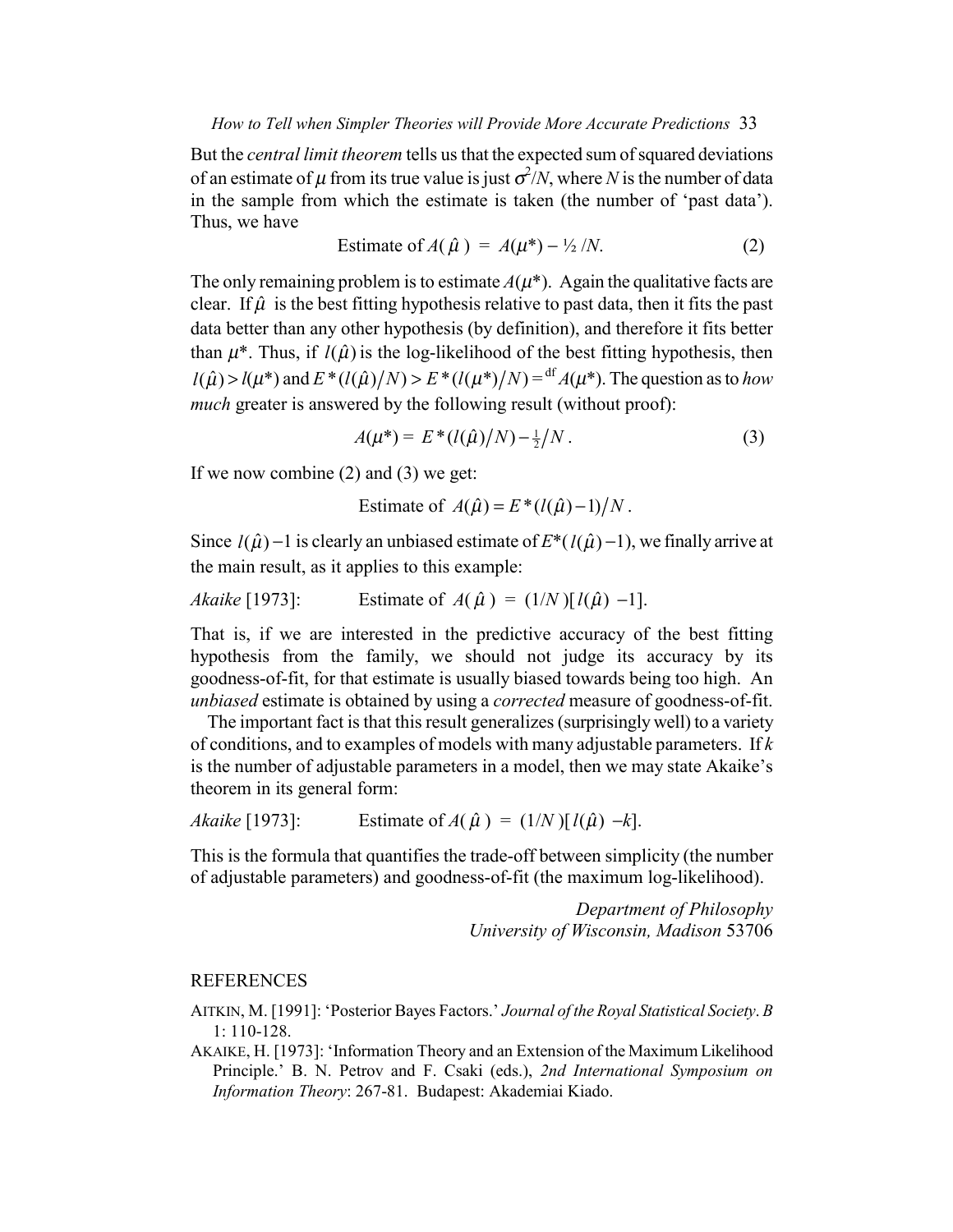- AKAIKE, H. [1974]: 'A New Look at the Statistical Model Identification.' IEEE *Transactions on Automatic Control*, vol. AC-19: 716-23.
- AKAIKE, H. [1977]: 'One Entropy Maximization Principle.' P. R. Krishniah (ed.), *Applications of Statistics*: 27-41. Amsterdam: North-Holland.
- AKAIKE, H. [1985]: 'Prediction and Entropy.' In A. C. Atkinson and S. E. Feinberg (eds.), *A Celebration of Statistics*. New York: Springer. 1-24.
- BOGEN, J. & J. WOODWARD [1988]: 'Saving the Phenomena.' *The Philosophical Review*, vol. XCVII: 303-352.
- CARTWRIGHT, N. [1983]: *How the Laws of Physics Lie*. Oxford: Oxford University Press.
- CHURCHLAND, P. M. [1989]: *A Neuralcomputational Perspective: The Nature of Mind and the Structure of Science*. Cambridge: MIT Press.
- CRAMÉR H. [1946]: *Mathematical Methods of Statistics*. Princeton, NJ: Princeton University Press.
- EELLS, E. [1985]: 'Problems of Old Evidence.' *Pacific Philosophical Quarterly*: 283-302.
- FORSTER, M. [1986]: 'Unification and Scientific Realism Revisited.' In A. Fine and P. Machamer (eds.), *PSA 1986*. E. Lansing, Michigan: Philosophy of Science Association. 1: 394-405.
- FORSTER, M. [1988a]: 'Confirmation of Component Causes.' *PSA 1988*. E. Lansing, Michigan: Philosophy of Science Association. 1: 3-9.
- FORSTER, M. [1988b]: 'Unification, Explanation, and the Composition of Causes in Newtonian Mechanics.' *Studies in the History and Philosophy of Science*: 55-101.
- FORSTER, M [1992a]: 'Progress Towards the Truth.' In preparation.
- FORSTER, M. [1992b]: 'The Problem of Overfitting in Artificial Neural Networks.' In preparation.
- FORSTER, M. [1994]: 'Non-Bayesian Foundations for Statistical Estimation, Prediction, and the Ravens Example.' *Erkenntnis* **40:** 357 - 376.
- FRIEDMAN, M. [1983]: *Foundations of Space-Time Theories*. Princeton, NJ: Princeton University Press.
- GLYMOUR, C. [1980]: *Theory and Evidence*. Princeton: Princeton University Press.
- GOOD, I. J. [1985]: 'Comments on David Miller,' *Synthese* 30: 205-206.
- HARPER, W. [1989]: 'Consilience and Natural Kind Reasoning.' In J. R. Brown and J. Mittelstrass (eds.) *An Intimate Relation*: 115-152. Dordrecht: Kluwer Academic Publishers.
- HOOKER, C. [1987]: *A Realistic Theory of Science*. Albany: State University of New York Press.
- HOWSON, C. and URBACH, P. [1989]: *Scientific Reasoning: The Bayesian Approach*. La Salle, Illinois: Open Court.
- JEFFERYS, W. and J. BERGER [1992]: 'Ockham's Razor and Bayesian Analysis.' *American Scientist* 80: 64-72.
- KUHN, T. [1957]: *The Copernican Revolution*. Cambridge, Mass.: Harvard University Press.
- LAKATOS, I. [1970]: ëFalsificationism and the Methodology of Scientific Research Programmes' in Lakatos and Musgrave (eds.), *Criticism and the Growth of Knowledge*. Cambridge: Cambridge University Press.
- LAUDAN, L. [1984]: 'A Confutation of Convergent Realism.' In J. Leplin (ed.), *Scientific Realism*. Berkeley and Los Angeles: The University of California Press.